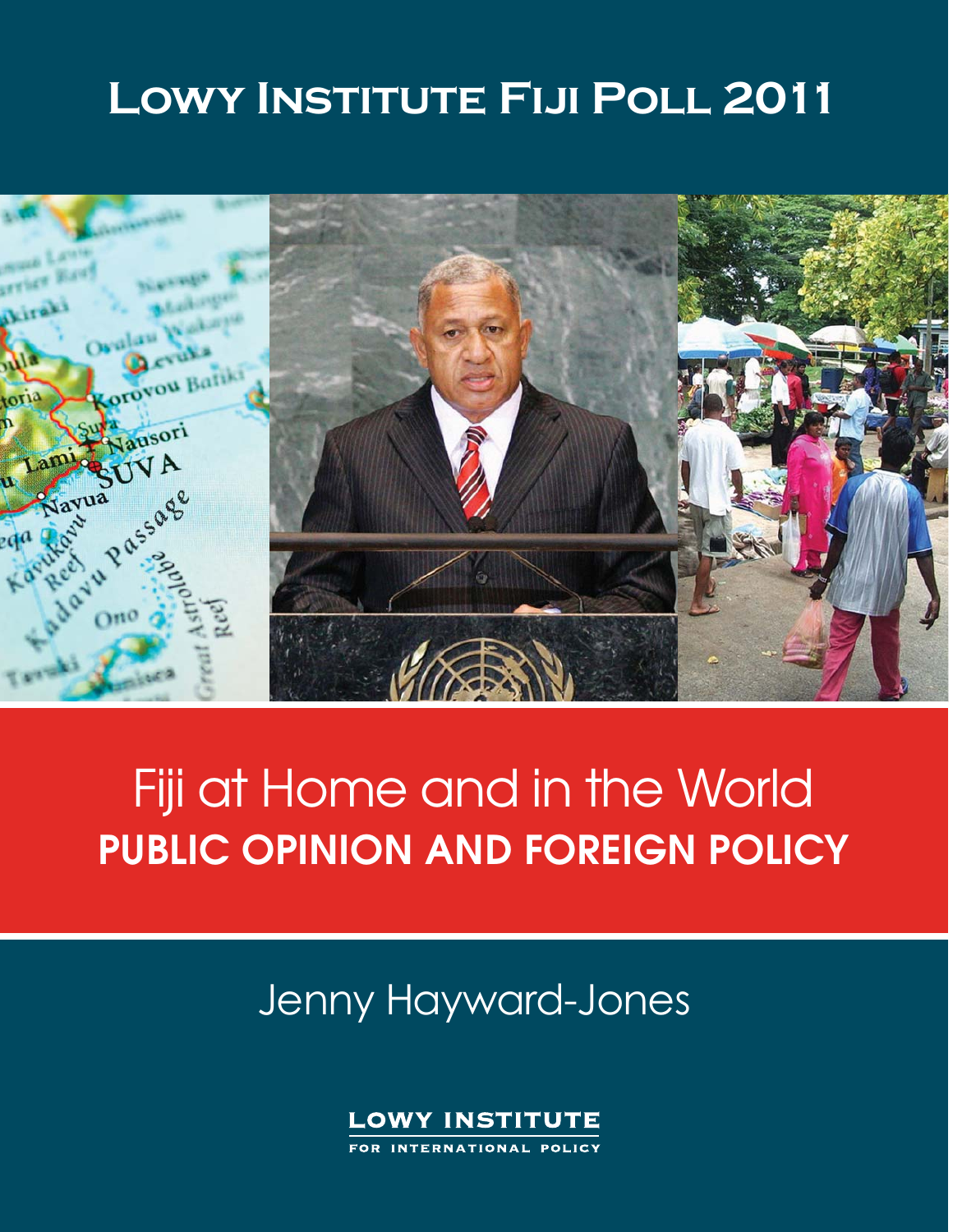# Executive Summary

The Lowy Institute Fiji Poll reports the results of a face-to-face opinion survey conducted in Fiji between 19 and 21 August 2011 using a sample of 1,032 adults randomly selected from the major urban and peri-urban areas of Viti Levu (the main island of Fiji).

## **Fiji and the World**

Most Fiji people were positive about the importance of maintaining good foreign relationships, particularly with traditional partners such as Australia, New Zealand, the United States and United Kingdom. They also recognised the value of relationships with Asian economic powers – China, Japan and India.

Although the Fiji government has worked hard on its relationships with fellow Melanesian countries, Papua New Guinea, Solomon Islands and Vanuatu, the Fiji people were less enthusiastic about the value of these relationships to Fiji.

The Pacific Islands Forum was regarded as the most important regional organisation for Fiji, and 79% disapproved of Fiji's suspension from the Forum. A large majority also disagreed with Fiji's suspension from the Commonwealth. While Fiji has been isolated from the Pacific Islands region's premier institution as a result of the 2006 coup, 77% of Fiji people said Fiji's traditional leadership role in the region was the same or stronger since the coup.

The majority of Fiji people said Fiji should be left alone to sort out its return to democracy, expressing opposition to international pressure on the Fiji government. While Australia was the foreign country Fiji people regarded most warmly, 81% said Australia should lift all sanctions and re-establish normal relations with Fiji.

## **Fiji at Home**

The people of Fiji registered a strong approval rating of 66% for the performance of Commodore Voreqe Bainimarama as Prime Minister. A similar number (65%) said Fiji was heading in the right direction.

A majority said the Fiji government was doing a good job at listening to the views of the Fiji people and in delivering key social services such as health, education and transport. The government's performance on reducing racial inequalities also rated highly at 67%. A smaller majority (59%) said the government was improving the economy and increasing employment opportunities.

A slim majority (53%) of Fiji people said democracy was preferable to any other form of government. Fifty-three per cent said the Fiji government was doing a good job preparing to draft a new constitution, 52% said the government was doing a good job making progress towards elections and 51% said the government was doing a good job reforming the electoral system.

A significant majority (66%) of Fiji people said the Church should not be involved in politics.

While overall approval for the current key role of the Fiji military was high at 68%, support for a long-term role for the military in Fiji's politics was lower at 52%.

There was near universal support in Fiji for some of the basic tenets of democracy, with over 95% overall support for the importance of the right to free expression, the right to vote in national elections, the right to a fair trial, and a media free from censorship.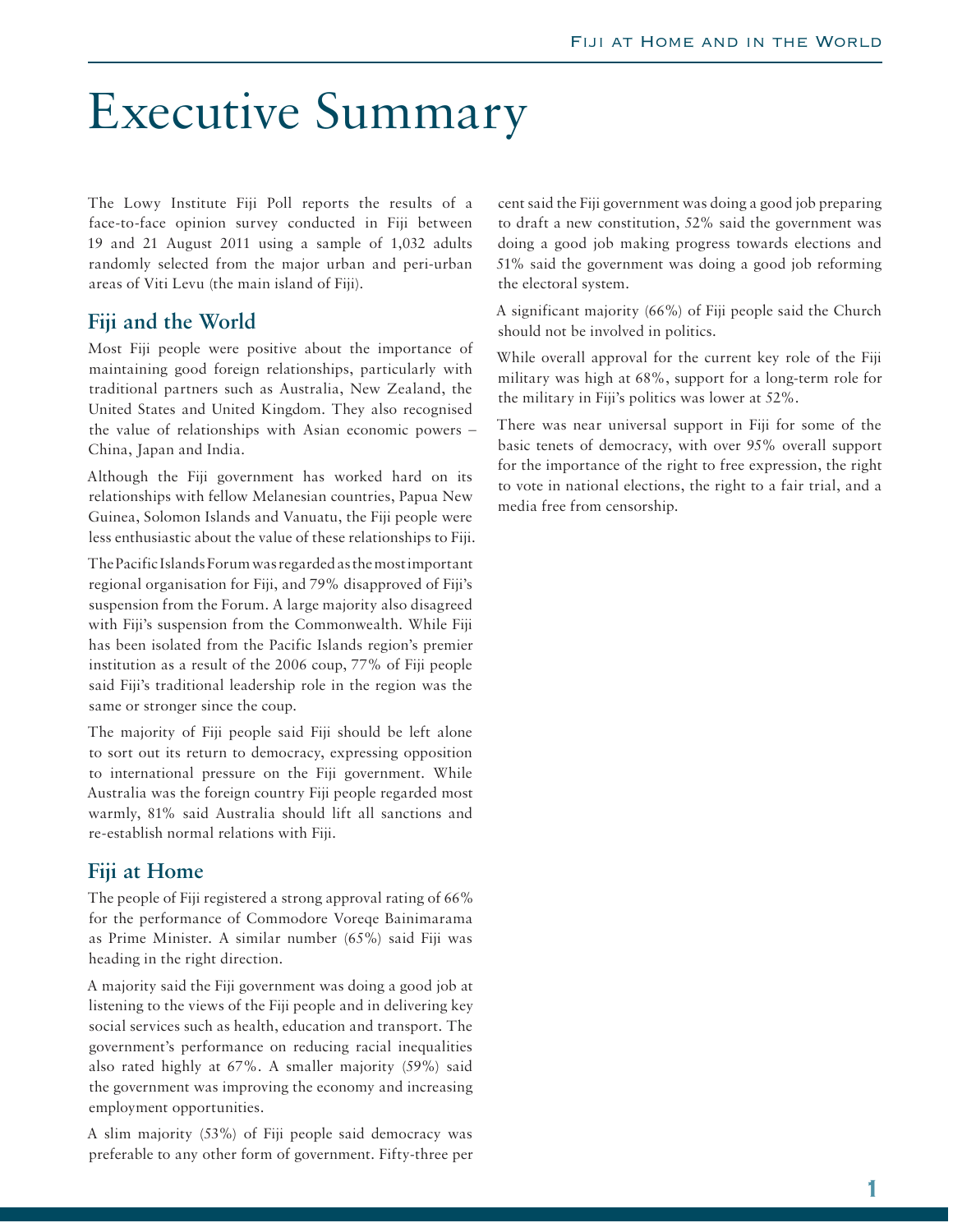# Contents

| Introduction                                           | 3  |
|--------------------------------------------------------|----|
| Fiji and the World                                     | 4  |
| <b>FEELINGS TOWARDS OTHER COUNTRIES</b>                | 4  |
| <b>FOREIGN RELATIONS</b>                               | 4  |
| THE AUSTRALIAN APPROACH TO FIJI                        | 5  |
| <b>FOREIGN PRESSURE</b>                                | 6  |
| <b>COMMONWEALTH</b>                                    | 6  |
| FIJI'S ROLE IN THE PACIFIC ISLANDS REGION              | 6  |
| <b>REGIONAL ORGANISATIONS</b>                          | 7  |
| <b>RUGBY WORLD CUP SANCTIONS</b>                       | 8  |
| Fiji at Home                                           | 9  |
| PERFORMANCE OF BAINIMARAMA AS<br><b>PRIME MINISTER</b> | 9  |
| IS FIJI GOING IN THE RIGHT DIRECTION?                  | 9  |
| <b>DEMOCRACY</b>                                       | 9  |
| <b>GOVERNMENT PERFORMANCE</b>                          | 10 |
| <b>ROLE OF THE CHURCH</b>                              | 11 |
| <b>ROLE OF THE MILITARY</b>                            | 12 |
| <b>MEDIA</b>                                           | 12 |
| <b>HUMAN RIGHTS</b>                                    | 13 |
|                                                        |    |
| Tables of results                                      | 14 |
| Acknowledgements and Methodology                       | 23 |
| <b>Notes</b>                                           | 23 |

# Figures

| Fig. $1$ :  | Feelings towards other countries                                    | $\overline{4}$ |
|-------------|---------------------------------------------------------------------|----------------|
| Fig. $2$ :  | Importance of relationships                                         | 5              |
| Fig. $3$ :  | Australian approach                                                 | 5              |
| Fig. $4$ :  | Melanesian Spearhead Group vs Pacific<br>Islands Forum              | 7              |
| Fig. $5$ :  | Pacific Islands Forum membership                                    | 7              |
| Fig. 6:     | Pacific Islands Forum suspension                                    | 7              |
| Fig. $7:$   | Performance of Bainimarama as<br>Prime Minister                     | 9              |
| Fig. $8$ :  | Democracy                                                           | 9              |
| Fig. $9:$   | Government performance ratings – services                           | 10             |
| Fig. $10$ : | Government performance ratings – general                            | 10             |
| Fig. $11$ : | New constitution                                                    | 11             |
| Fig. $12$ : | Role of church in future politics                                   | 11             |
| Fig. $13:$  | Role of Republic of Fiji Military Forces<br>today and in the future | 12             |
| Fig. $14$ : | Media credibility                                                   | 12             |
| Fig. $15$ : | Importance of human rights                                          | 13             |
|             |                                                                     |                |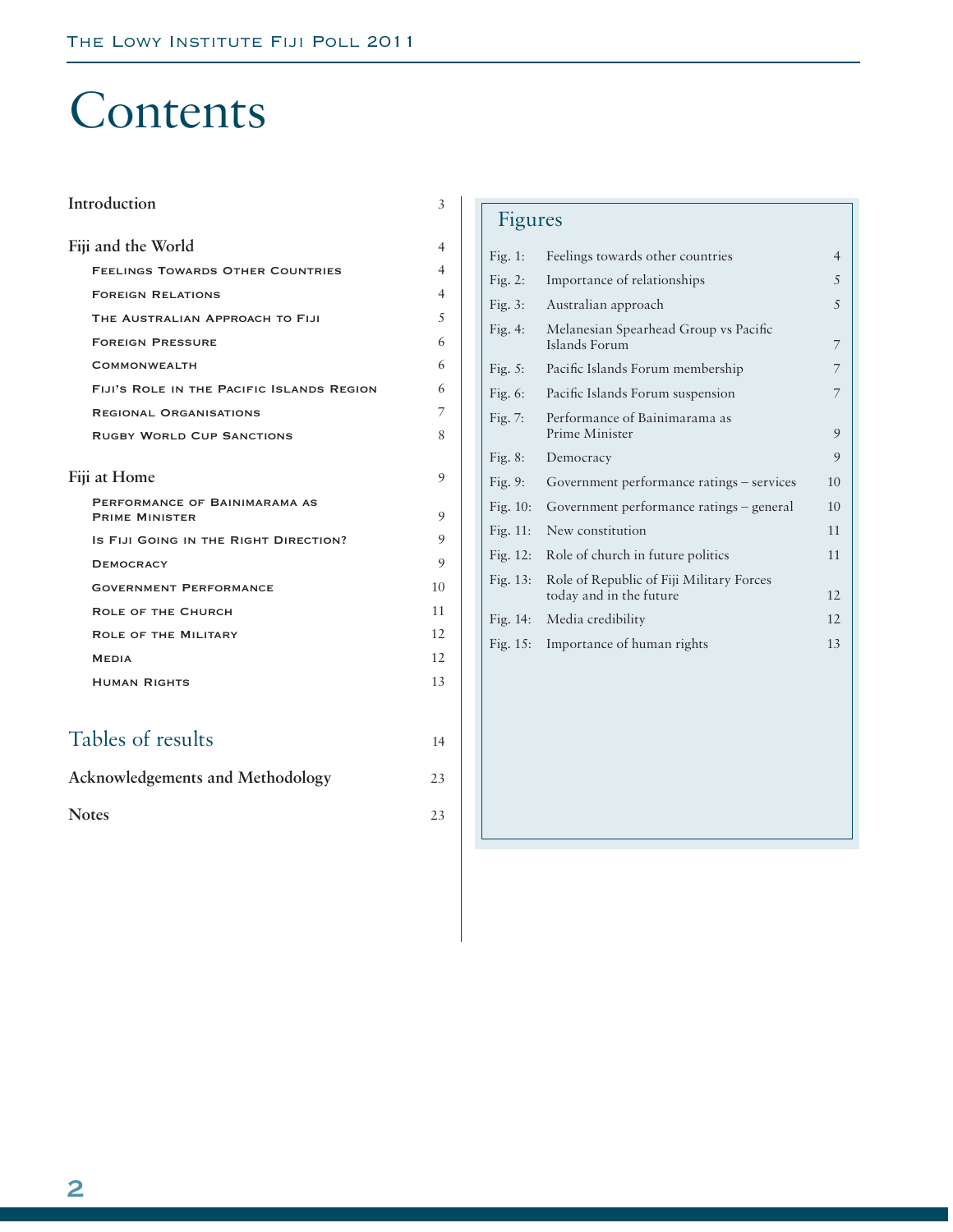# Introduction

On 5 December 2006 Fiji military commander, Commodore Voreqe Bainimarama deposed Laisenia Qarase, the elected Prime Minister of Fiji, in a military coup. The coup followed a sustained period of discord between the government and the Republic of Fiji Military Forces, led by Bainimarama, over three contentious parliamentary bills – the Reconciliation Tolerance and Unity Bill, the Qoliqoli Bill and the Land Tribunal Bill. Bainimarama issued an ultimatum to the government to agree to a series of demands or resign.

When the government did not meet all the military's demands, Bainimarama seized power and assumed the position of Prime Minister, which he has maintained to date. He promised to engage in a clean-up campaign to rid Fiji of corruption and to eliminate racial inequalities in Fiji. Bainimarama said elections would be held when the country was stable and when appropriate electoral reforms were implemented.

The coup attracted international condemnation. Australia, New Zealand, the United States, United Kingdom, the European Union and Japan all condemned the coup and called for a swift return to democracy. Australia and New Zealand imposed travel sanctions on members of the military regime. Other nations imposed a variety of limited sanctions.

Fiji was suspended from the Pacific Islands Forum in May 2009 when Bainimarama failed to demonstrate he could meet an earlier undertaking to hold elections in 2009. The Commonwealth also suspended Fiji when it did not deliver on its promises to hold democratic dialogue that would lead to elections in 2010.

In April 2009, following a landmark Court of Appeal decision that the coup had been illegal, Fiji's President Iloilo abrogated the constitution and appointed Bainimarama as interim Prime Minister. The Fiji government imposed the Public Emergency Regulation which restricted freedom of assembly and imposed censorship of the media. The President also appointed a new judiciary. The Governor of the Reserve Bank of Fiji was sacked and replaced by his deputy.

In July 2009, Bainimarama gave a speech to the nation entitled 'A strategic framework for change'. In this speech he announced that elections would be held in 2014 and a new constitution would be in place by 2013. He promised major pro-growth and pro-poor economic reforms and new laws that would address Fiji's social problems. He also committed to engagement with the international community.

Bainimarama has sought to reduce the influence of the Methodist Church in Fiji politics. He has banned the annual conference of the Methodist Church three times and taken in senior Church officials for questioning. Bainimarama has also reduced the powers of Fiji's chiefs, substantially diminishing their influence on the nation. The media's freedom was removed first by the Public Emergency Regulation, which also continues to restrict freedom of assembly, and then by the Media Industry Development Decree 2010.

Reports of intimidation have increased, with Fiji's trade unions appealing for international action to address intimidatory tactics used by the Fiji military-led government.

Supporters of the Bainimarama government point to its pro-poor policies and commitment to liberal economic reforms as evidence of positive progress in Fiji. Detractors argue that media censorship, acts of intimidation and lacklustre implementation of promised reforms are proof that Bainimarama is not serious about reform or returning the country to democracy.

Bainimarama has openly argued with the Australian and New Zealand governments and committed Fiji to a 'look north' policy, involving closer ties with Asian partners such as China, India and Indonesia and with the emerging economic powers of Brazil and South Africa.

## **Opinion Polling in Fiji**

Opinion polling has a long history in Fiji. The Fiji Times launched the first Tebbutt Times Poll in 1992 and opinion polling has been a regular feature of public debate in Fiji since then. This opinion poll, however, is the first since the imposition of the Public Emergency Regulation in April 2009 and the introduction of the Fiji Media Industry Development Decree in June 2010. It is also the first to canvas, in a substantial way, the opinions of Fiji people about the world.

The poll was conducted in the same method as other opinion polls in Fiji have been and on a confidential basis. Further information on the poll's methodology is available at the end of this publication.

The poll results tend to suggest that the Fiji people did not feel inhibited answering the survey. For example, the fact that a third of Fiji people were prepared to say that Bainimarama was doing either an average, fairly poor or very poor job as Prime Minister suggests that they felt sufficiently free to voice an opinion in a confidential survey.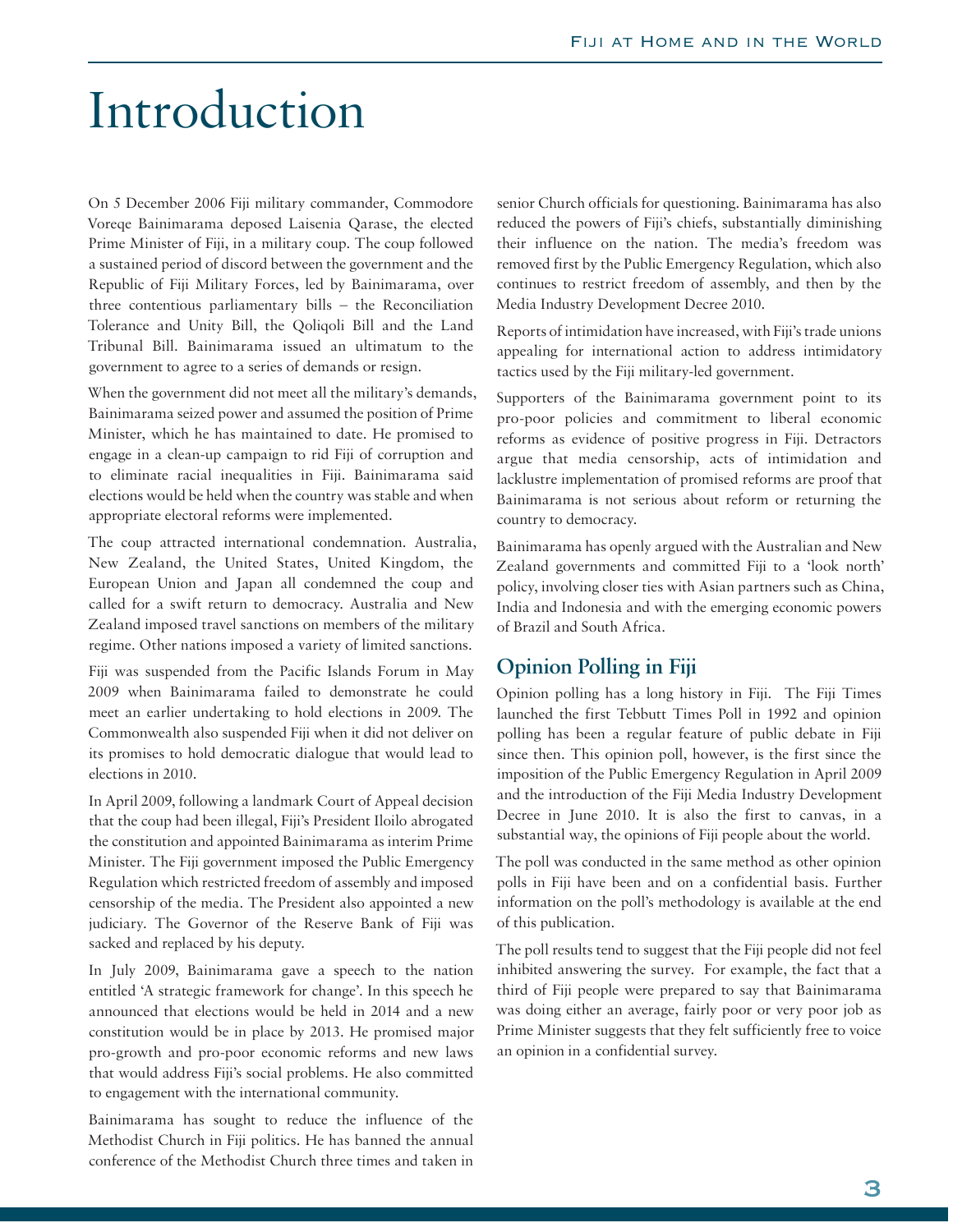# Fiji and the World

# **Feelings Towards Other Countries**

Consistent with the Lowy Institute's annual poll, *Australia and the World – Public Opinion and Foreign Policy*, this poll asked respondents in Fiji to rate their feelings to other countries on a 0 to 100 scale. Of the 14 countries included in the poll, Australia was the most warmly regarded, achieving a rating of 74°. New Zealand and the United States shared equal second place with 72°. The fourth highest rated country was the United Kingdom at 68°.

In the 2009 Lowy Institute Poll, Australians also recorded warm feelings about Fiji, rating Fiji at 64°.1

Fiji's Asian partners recorded relatively warm ratings, with China at 64°, Japan at 63°, and India at 62°. Singapore, which is one of Fiji's leading sources of imports, was less warmly regarded (53°). Indonesia, however, recorded the equal lowest rating, at only 50°, almost identical to the 51° rating it achieved in the 2011 Lowy Institute poll on Australian public opinion and foreign policy.

Surprisingly, Fijians were not enthusiastic in their feelings towards their Pacific neighbours, with Samoa and Tonga sharing a rating of 55°; Papua New Guinea and Vanuatu sharing 52° and Solomon Islands rating equal lowest at just 50°.

## **Foreign Relations**

An overwhelming majority agreed that Fiji's relations with many foreign partners were important. Over 85% of respondents agreed it was important that the Fiji government have a good relationship with the governments of all 14 countries included in the survey.

Of this majority, 76% strongly agreed that it was important the Fiji government had a good relationship with the Australian government and 72% strongly agreed it was important to have a good relationship with New Zealand. This result defies the trends and rhetoric of the brittle diplomatic relationships between Fiji and Australia and New Zealand.

A relatively high number of respondents also strongly agreed with the importance of good government-to-government relations with the United States (67%), United Kingdom (66%), Japan (62%), China (60%) and India (58%).

Fiji Prime Minister Bainimarama has made efforts to prioritise relations with Fiji's Melanesian neighbours, principally through his personal involvement with the Melanesian Spearhead Group. He has also forged a new

### **Figure 1: Feelings towards other countries**

Please rate your feelings towards some countries, with 100 meaning a very warm, favourable feeling, 0 (zero) meaning a very cold, unfavourable feeling, and 50 meaning not particularly warm or cold. You can use any number from zero to 100: the higher the number the more favourable your feelings are toward that country. If you have no opinion or have never heard of that country, please say so.

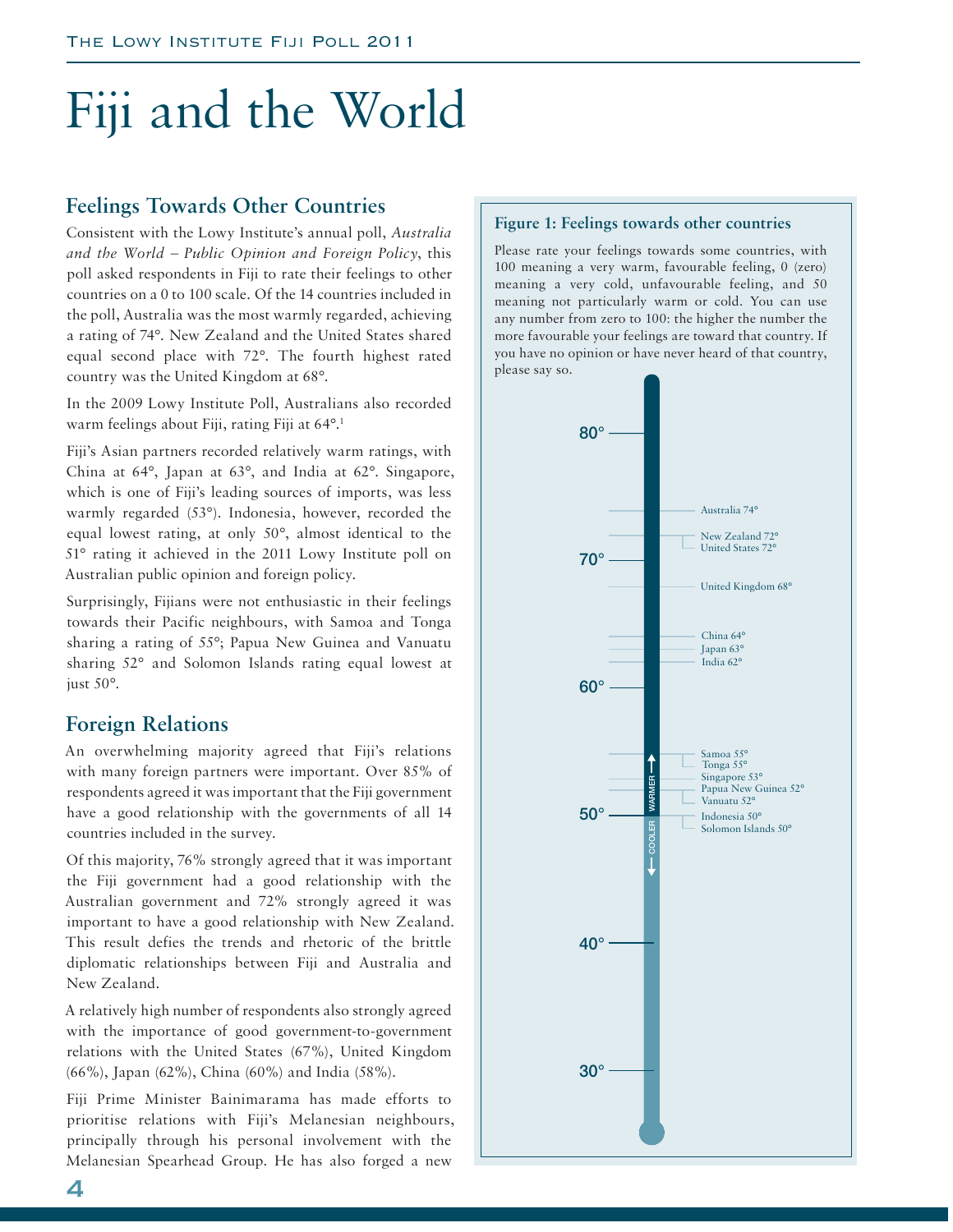

**Figure 2: Importance of relationships**

diplomatic relationship with Indonesia, opening the first Fiji Embassy in Jakarta in April 2011 and welcoming Indonesian advice on electoral reforms. These efforts appear to have not yet garnered significant sympathy from the Fiji population.

The importance of good official relationships with Fiji's Pacific neighbours did not attract as much strong agreement, with 56% strongly agreeing with good relations with Samoa, 54% with Tonga, 50% with Vanuatu and Solomon Islands, and 49% with Papua New Guinea.

The importance of good relations with Singapore and Indonesia also failed to attract strong support, with only 46% strongly agreeing in the case of Singapore and 44% in Indonesia's case.

# **The Australian Approach to Fiji**

Australia has led international opprobrium towards the military government in Fiji since the December 2006 coup. In response to the coup, the Australian government imposed travel restrictions on Bainimarama, his supporters and their families, as well as members of the Fiji government, military officers and rank-and-file members of the military. Defence cooperation and ministerial-level contact with the Interim Government were suspended. Contact at officials-level continues to take place in order to pursue key interests. Australia also maintains an A\$37.5 million aid program in Fiji.<sup>3</sup>

The Australian approach, while supported by partners such as New Zealand, the United States, European Union, United

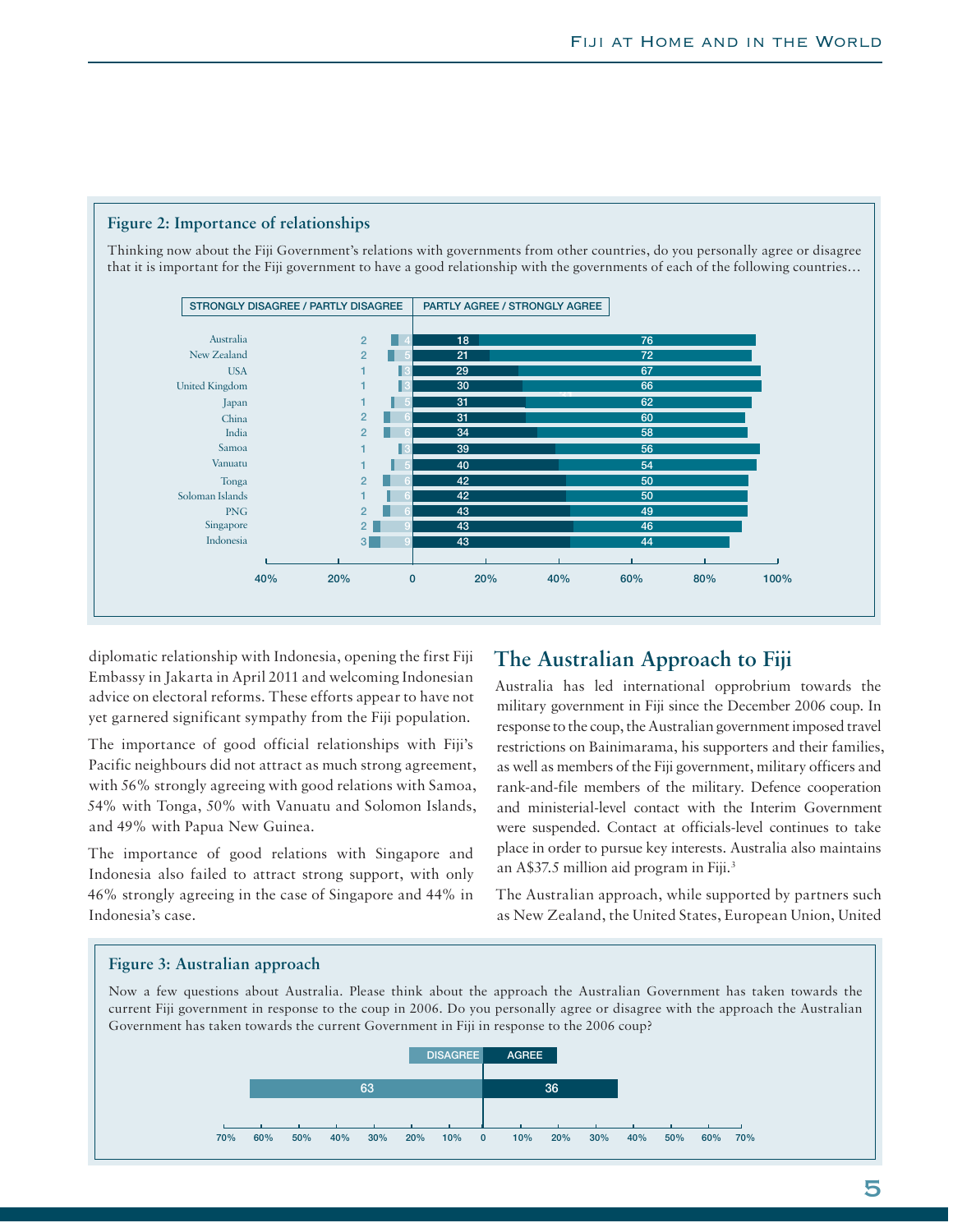Kingdom and Japan, has attracted significant criticism from the Fiji government.

A clear majority (63%) either strongly disagreed (44%) or partly disagreed (19%) with the approach taken by the Australian government towards the Fiji government in response to the 2006 coup. Thirty-six per cent of respondents either strongly agreed (21%) or partly agreed (15%) with the Australian approach.

The most prominent element of the Australian government's response to the 2006 coup has been the imposition of travel sanctions against members of the military regime and their relatives.

### AUSTRALIAN TRAVEL RESTRICTIONS

Australia implements sanctions which include *"Restrictions on visas to travel to Australia by:* 

- *high profile coup supporters; ranking Republic of Fiji Military Forces (RFMF) officers (warrant officer rank and above), and their families*
- *other RFMF members, but not their families;*
- *Interim Government Ministers, and their families;*
- *Interim Government-appointed senior public servants; and*
- *Interim Government appointees to government or quasi-government boards."* <sup>4</sup>

In the Lowy Institute's 2010 Poll on Australian public opinion and foreign policy, Australian respondents were presented with three options for dealing with the Fiji government with regard to the sanctions policy. The majority of Australians were supportive of the government's approach with 56% saying it should 'keep existing limited travel sanctions.' Twenty-four per cent said the government should 'lift all sanctions and re-establish normal relations with Fiji' while just 16% said it 'should impose more sanctions against Fiji.'5

When a similar question was asked of Fiji respondents, the difference in attitude was stark. An overwhelming majority (81%) said the Australian government should 'lift all sanctions and re-establish normal relations with Fiji'. Only 13% said the Australian government should 'keep existing travel sanctions' and a tiny 5% said it should 'impose more sanctions against Fiji.'

## **Foreign Pressure**

The Fiji government has long resisted international and regional pressure to hold elections or make other moves towards the early restoration of democracy. Fiji Prime Minister Bainimarama has said other countries should not be interfering in Fiji and in particular has emphasised that the Australian and New Zealand governments have nothing to do with the situation in Fiji.6

An overwhelming majority of Fiji people appear to agree with Bainimarama, with 83% saying foreign countries should allow Fiji to sort out its return to democracy on its own. Only 16% said foreign countries should try to pressure for democratic elections in Fiji.

### **Commonwealth**

Fiji was suspended from the Commonwealth in September 2009 following the Fiji government's failure to reactivate the President's Political Dialogue Forum process, which was facilitated by the Commonwealth and the United Nations, 'in a manner that was independent, inclusive, time-bound and without any pre-determined outcome, and that would lead to credible elections in the country by October 2010.'7

Fiji's suspension from the Commonwealth was highly unpopular in Fiji, with 76% of respondents disagreeing with the suspension. Of this majority, 57% strongly disagreed with Fiji's suspension. Just under a quarter (23%) agreed with the Commonwealth's decision.

An even larger majority (82%) disagreed with the Commonwealth's decision to exclude Fiji from participation from the Commonwealth Games in New Delhi in 2010.

# Fiji's Role in the Pacific Islands Region

Fiji is known as the hub of the Pacific Islands region. It plays host to the region's premier organisation, the Pacific Islands Forum Secretariat, and is the headquarters of the region's main university, the University of the South Pacific. Fiji is a major transport and services hub for much of the Pacific Islands region.

Fiji has traditionally played a strong leadership role in the region. Ratu Sir Kamisese Mara, the nation's first Prime Minister and later President, was a founding father of the Pacific Islands Forum and worked hard to advance the objectives of the Forum regionally and internationally.

A large majority (73%) of Fiji people either strongly agreed (38%) or partly agreed (35%) that Fiji currently played a leadership role in the Pacific Islands region while 24% strongly or partly disagreed.

Fiji's ability to play a leadership role has been affected by its suspension from the Pacific Islands Forum for failing to hold elections as promised in 2007 and by its exclusion from the PACER Plus regional trade negotiations.

Despite these constraints, when asked to compare Fiji's leadership role five years ago with its role nowadays, 77% said it was either the same (32%) or stronger (45%). Just 22% said Fiji's leadership role had weakened.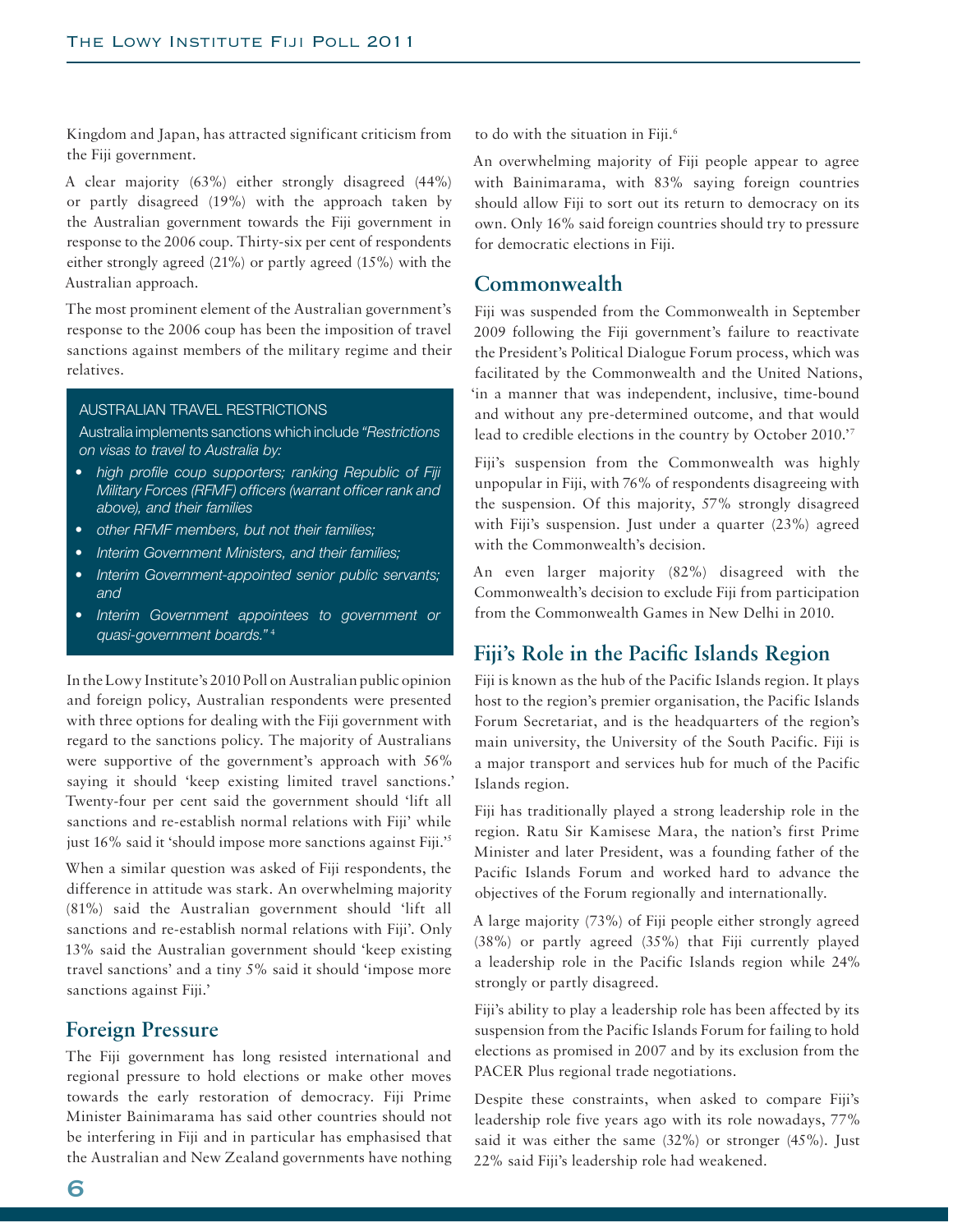# **Regional Organisations**

Since Fiji was suspended from the Pacific Islands Forum in May 2009, Prime Minister Bainimarama has worked to elevate the importance of the sub-regional organisation, the Melanesian Spearhead Group in Fiji. The Melanesian Spearhead Group's members are Fiji, Papua New Guinea, Solomon Islands, Vanuatu and New Caledonia's *Front de libération nationale kanak et socialiste* (FLNKS) movement.

When asked whether the Pacific Islands Forum or the Melanesian Spearhead Group was more important for Fiji, a slight majority (51%) of Fiji people said the Pacific Islands Forum was more important. Just 16% said the Melanesian Spearhead Group was the more important organisation for Fiji. Twenty-nine per cent said both organisations were equally important.

Prime Minister Bainimarama has also argued that Australia and New Zealand should not be members of the Pacific Islands Forum.8 A large majority of Fiji people disagree with him, with 80% saying that Australia should be a member of the Forum and 76% saying New Zealand should be a member.

Fiji was suspended from the Pacific Islands Forum following its 'failure to address constructively by May 1, 2009, the expectations of Forum Leaders to return Fiji to democratic governance in an acceptable time-frame.'9

Perhaps reflecting their majority support for the Pacific Islands Forum as the more important regional organisation for Fiji, 79% of Fiji people disagreed with Fiji's suspension from the Forum – a similar proportion to that which



### Figure 5: Pacific Islands Forum membership

Now just about the Pacific Islands Forum. Do you personally think that Australia/New Zealand should be a member of the Pacific Islands Forum?



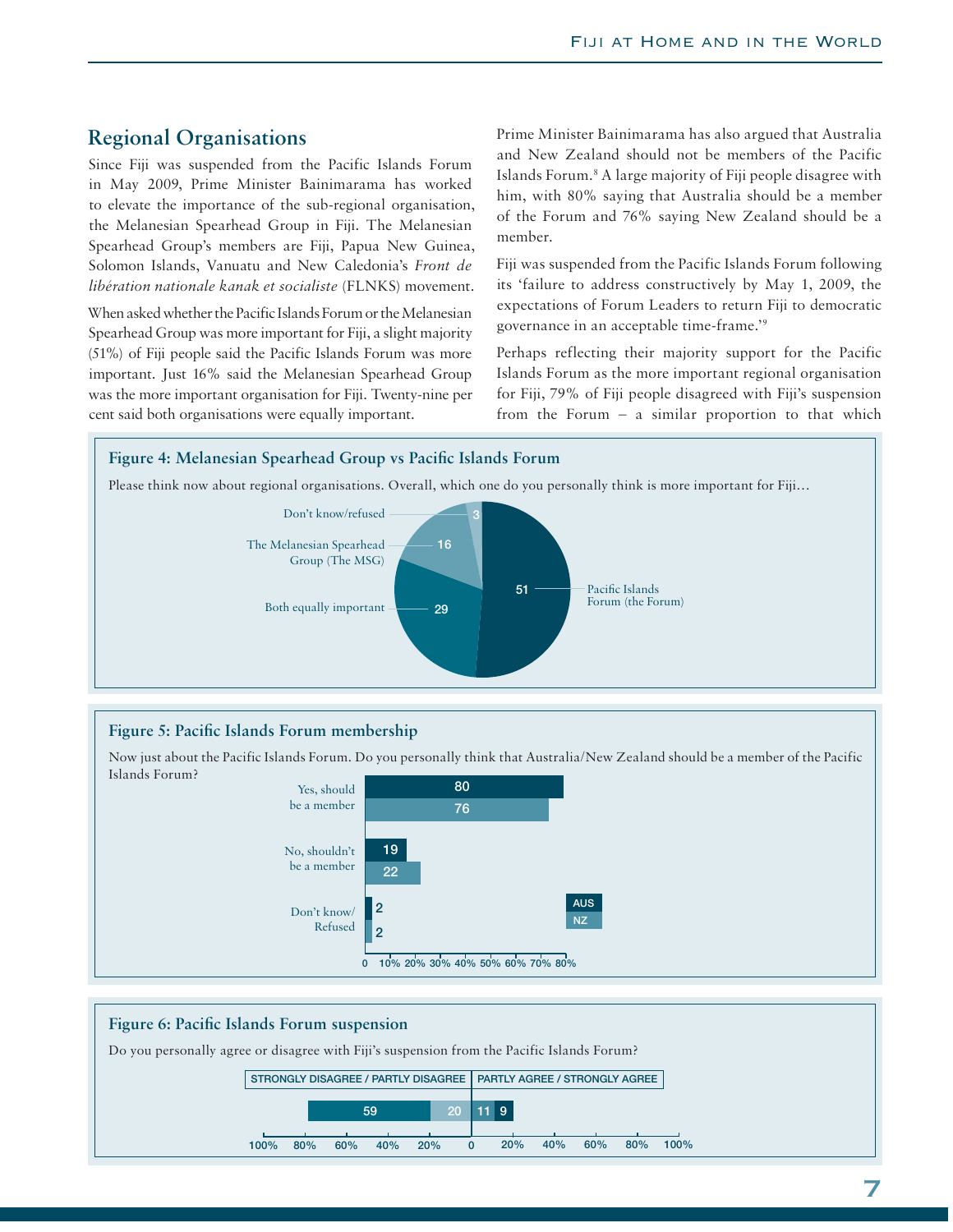disagreed with Fiji's suspension from the Commonwealth. Of this majority, 59% strongly disagreed with the suspension. Just 20% of respondents agreed with the Forum's decision to suspend Fiji.

# **Rugby World Cup Sanctions**

Rugby Union is the most popular sport in Fiji and has a large and passionate following. In the lead up to the Rugby World Cup in New Zealand in September 2011, questions were raised about whether the New Zealand government's sanctions against members of the Fiji government and military may prevent Fiji fielding its preferred team.<sup>10</sup>

Fiji lock Leone Nakarawa, 23, a junior officer in the military, is the only player believed to have been affected by New Zealand's travel sanctions, but following his resignation from the military, has been granted a temporary exemption from the travel sanctions by the New Zealand government.<sup>11</sup> The release of this news may not have been widely known in Fiji at the time the survey was conducted.

Presented with three options for Fiji's response to the travel sanctions on its players, which at one point may have threatened Fiji's participation in the World Cup, 37% said Fiji needed to accept the travel sanctions as a necessary response to the 2006 coup. Most people, however, took a negative view of the potential impact of the sanctions; 35% said Fiji should either try to get around the travel sanctions by lobbying for World Cup games involving Fiji to be played outside New Zealand and 27% said Fiji should protest against the travel sanctions by boycotting the Rugby World Cup.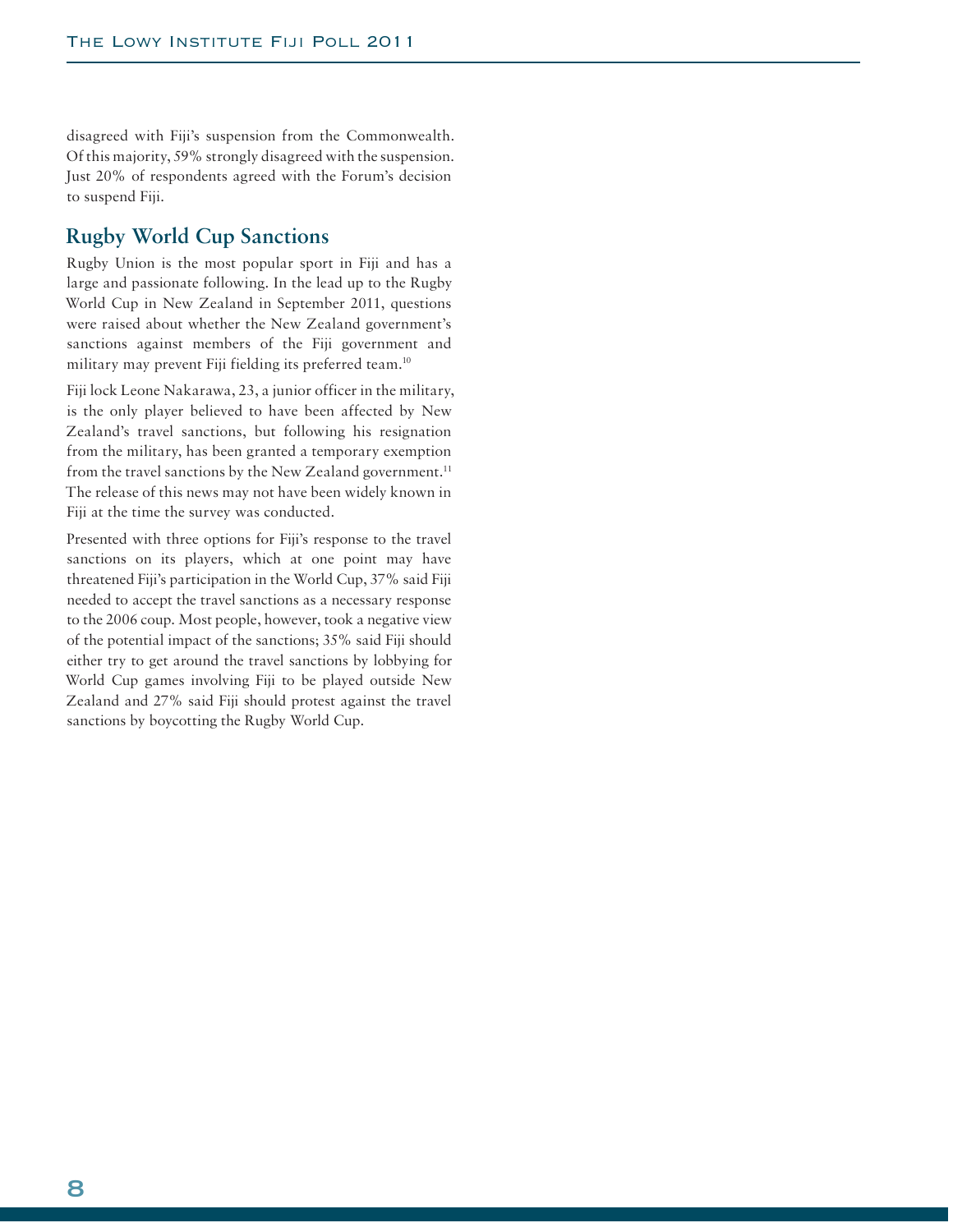# Fiji at Home

## **Performance of Bainimarama as Prime Minister**

Commodore Voreqe Bainimarama has occupied the position of Prime Minister since December 2006. A significant majority (66%) of Fiji people said Bainimarama was doing a good job as Prime Minister, with 39% saying he was doing a *very* good job, and 27% saying he was doing a good job. While disapproval rates were low, with only 8% saying he was doing a fairly poor or very poor job, a quarter (25%) said Bainimarama was doing an average job as Prime Minister.

Prime Minister from iTaukei and moderate increase from Indo-Fijians between 2008 and 2011.

Although 66% is a high approval rating for a Prime Minister who has been in power for more than five years, it is not unusual in Fiji. Laisenia Qarase, the elected leader Bainimarama replaced himself recorded an approval rating of 73% in June 2006, when he had been Prime Minister for more than five years.<sup>13</sup>



A higher percentage of Indo-Fijians (75%) approved of Bainimarama's performance than did iTaukei (indigenous Fijians) (60%). While there might be *relative* differences in the strength of approval, all segments approved of Bainimarama's performance as a Prime Minister in an *absolute* sense.

In polling conducted in Fiji in December 2008, 48% of Fiji people approved of Bainimarama as Interim Prime Minister, with 35% of iTaukei and 64% of Indo-Fijians saying they approved.<sup>12</sup> The results of this survey therefore reveal a marked increase in approval of Bainimarama as

# **Is Fiji Going in the Right Direction?**

Sixty-five per cent of Fiji people said things in Fiji were going in the right direction. Twenty-one per cent said things in Fiji were going in the wrong direction.

A higher percentage of Indo-Fijians (71%) said things were going in the right direction than did iTaukei (62%).

### **Democracy**

The 2006 coup was Fiji's fourth in the independence era, making its democratic credentials one of the weakest in

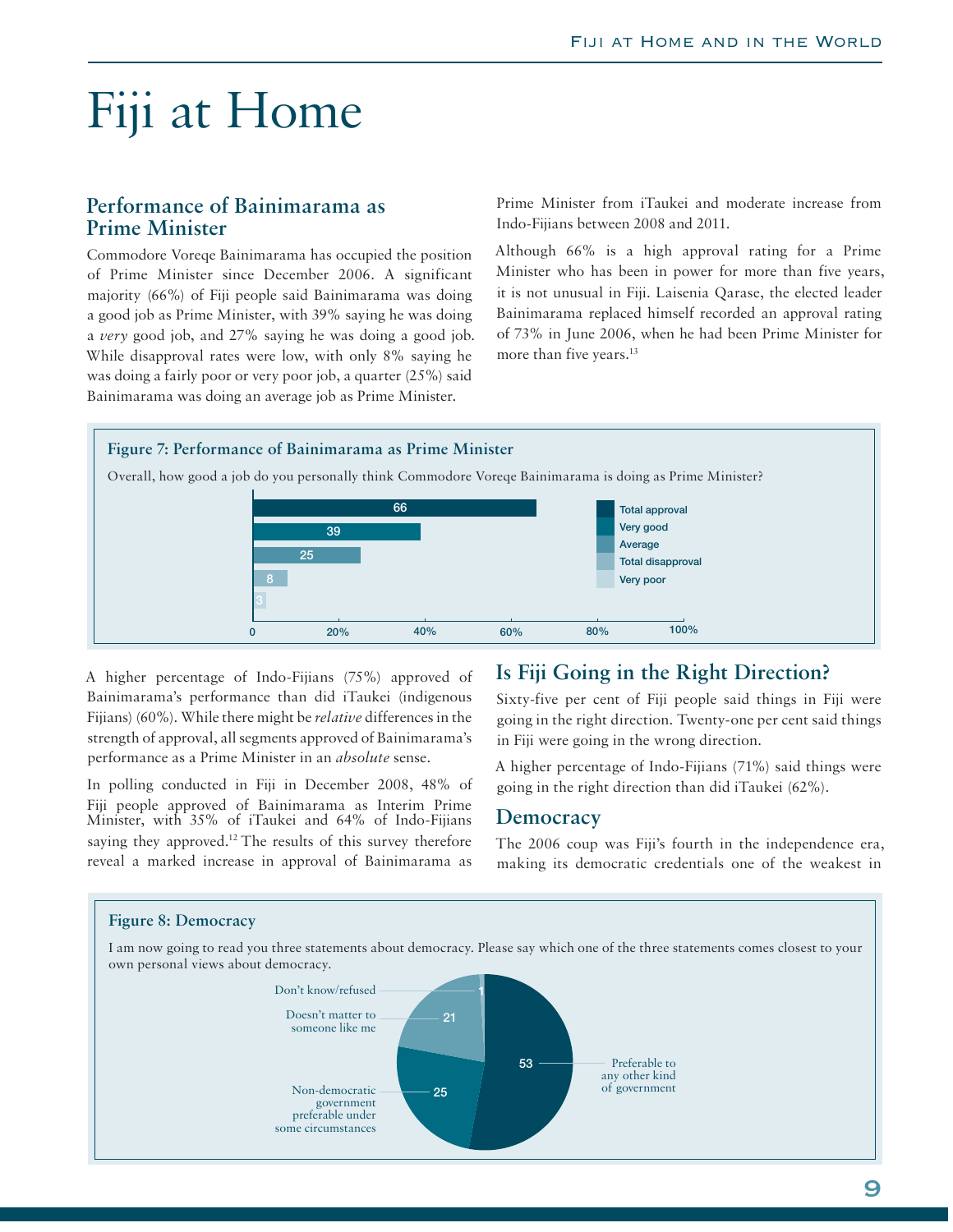the Pacific Islands region. A slight majority (53%) of Fiji citizens said democracy was preferable to any other kind of government. A quarter said a non-democratic government could be preferable under some circumstances. Twenty-one per cent said it did not matter what form of government Fiji had.

# **Government Performance**

Asked how much the Fiji government listens to the views of people, 61% said the government was doing a good job (28% said a very good job and 33% said a fairly good job); 26% said it was doing an average job and only 13% said it was doing a very poor or fairly poor job.

The Fiji government has promised it would improve basic services for the population.<sup>14</sup> Its efforts to deliver services appear to have registered with citizens, with 82% saying the government was doing a good job providing education, 71% saying it was doing a good job providing transport and

transport services and 69% saying it was doing a good job delivering healthcare and health services.

The Fiji government has also committed to other national goals and reforms in Bainimarama's 1 July 2009 speech, "A strategic framework for change". Its performance in delivering on these rated somewhat less well with respondents. Few respondents (16% or less), however, were willing to say the government was doing a poor job in working on its promises.

Of the eight goals and reforms included in the survey, the government's performance on ending racial inequalities and divisions rated the highest with 67% saying the government was doing a very good or fairly good job. Sixty-three per cent said it was doing a very good or fairly good job improving land ownership laws.

The Fiji economy has either contracted or grown only marginally in the last four years. According to World Bank estimates, the economy grew by only 0.1 per cent in



#### **Figure 10: Government performance ratings – general** How would you rate what the Government is doing in terms of working on… Ending racial inequalities and divisions Improving land ownership laws Increasing employment opportunities Improving the economy Reducing poverty Preparing to draft a new Constitution Making progress towards elections Reforming the electoral system **60% 40% 20% 0 20% 40% 60% 70% 23 23 18 34 32 32 18 21 32 36 35 33 31 27 33 31 28 28 32 26 23 24 31 28 9 7 6 6 6 4 4 3 6 5 10 6 8 8 FAIRLY POOR / VERY POOR / AVERAGE VERY GOOD / FAIRLY GOOD**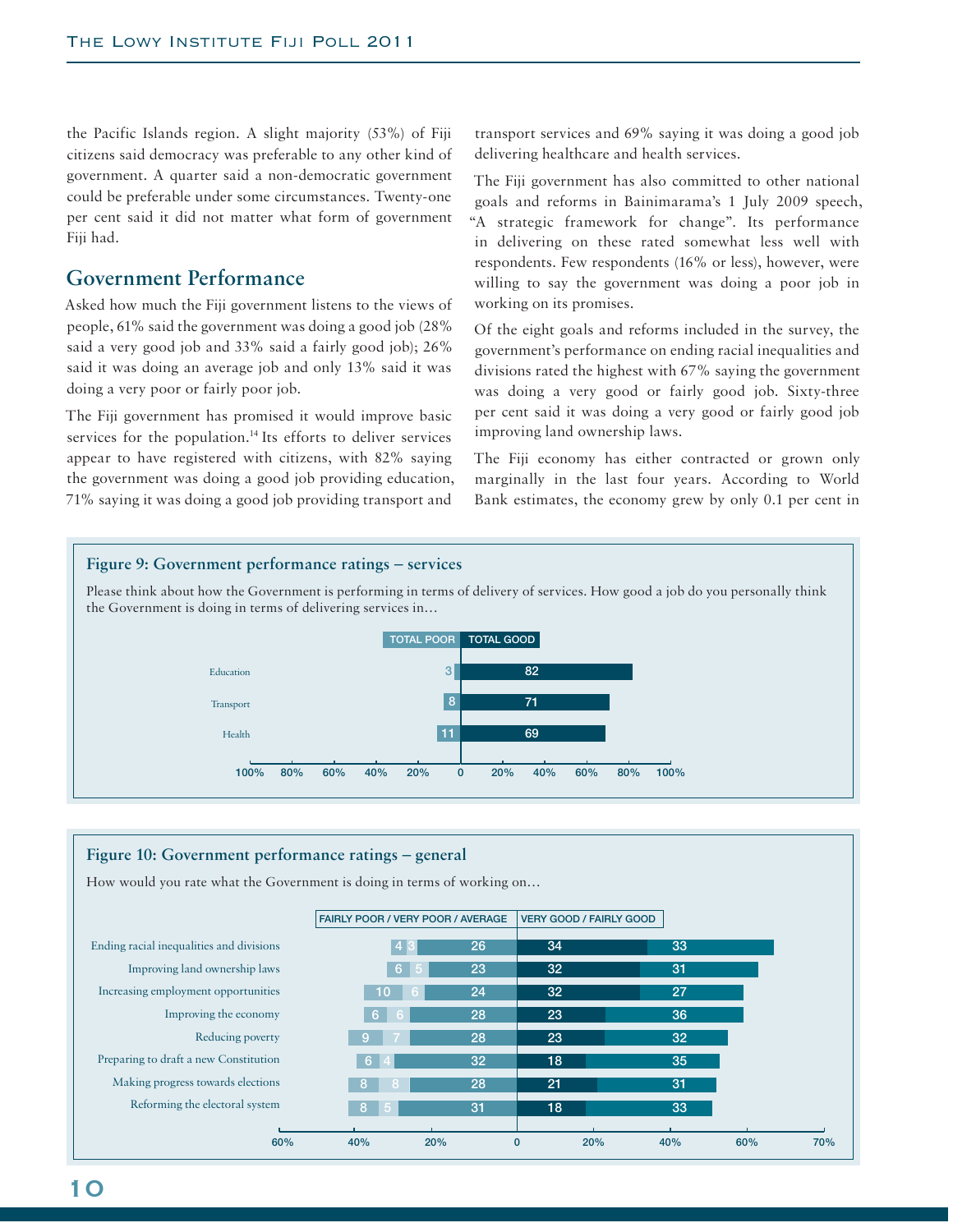2010.15 Average annual inflation for 2010 was 5.5 per cent. Investment activity has been weak. Public debt is estimated to have reached 57.6 per cent of GDP, up from 49.9 per cent in 2007.16 Most of Fiji's public debt is domestic and held by the Fiji National Provident Fund. The percentage of people living in poverty in Fiji is estimated to have grown from 32 per cent in 2007 to 45 per cent in 2010.17

Despite Fiji's economic malaise, 59% said the government was doing a very good or fairly good job improving the economy and increasing employment opportunities. Fifty-five per cent believed the government was doing a very good or fairly good job reducing poverty, even though official statistics proved the opposite.

The government performed a little less well in convincing the population it was preparing for a return to democracy, with 53% saying the government was doing a very good or fairly good job preparing to draft a new constitution, 52% saying the government was doing a very good or fairly good job making progress towards elections; and 51% saying the government was doing a very good or fairly good job reforming the electoral system. The 53% of respondents who said democracy was preferable to any other kind of government had slightly less confidence in the government's progress in returning to democracy.

The Fiji government has promised to draft a new constitution by September 2013 to replace the 1997 constitution that Bainimarama abrogated in April 2009. The government has indicated that consultations on the new constitution would commence in September 2012. Prime Minister Bainimarama said in July 2009 that the new constitution would derive its impetus from the People's Charter for Change, Peace and Progress.<sup>18</sup>

Although the detail of the proposed new constitution has not been openly discussed in Fiji, most people said the new constitution would lead to a better democracy (83% strongly or partly agreed); end racial divisions and inequalities (77% strongly or partly agreed) and end Fiji's coup culture (70% strongly or partly agreed).

# **Role of the Church**

Prime Minister Bainimarama has argued against the influence the Methodist Church in Fiji has had in politics and has placed various restrictions on public meetings of the Church that he perceived to have a political agenda.

The survey was conducted immediately before the Fiji government's most recent ban on the Methodist Church's annual conference and publicity around the role of senior leaders of the Church.19 Sixty-six per cent of Fiji people said the Church and other religious organisations should not be involved in politics at all. Twenty per cent said the Church and other religious organisations should be involved a little in politics, while just 14 per cent said the Church and other religious organisations should be involved a lot in politics.



### **Figure 12: New constitution**

The Government has promised to introduce a new constitution by 2013. Thinking about what effect the new constitution will have, please say whether you personally agree or disagree with the following statements…

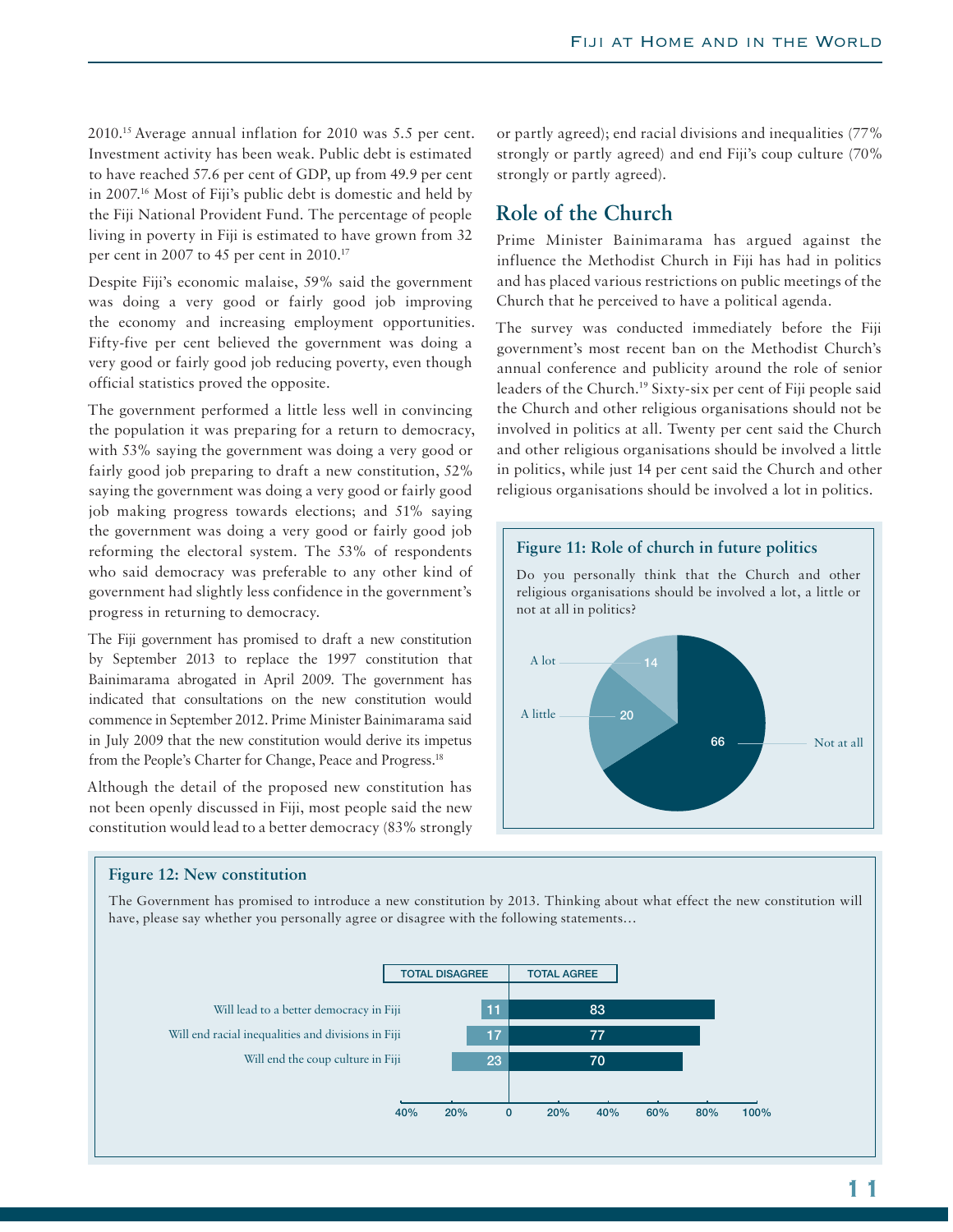

# **Role of the Military**

The role of Fiji's military in politics has long been contentious with some of Fiji's key partners such as Australia, New Zealand, the United States and European Union. The dominant role the Republic of Fiji Military Forces are playing in Fiji now, however, attracted significant general approval, with 31% strongly approving of the role played by the military and 37% partly approving. Thirty-one per cent disapproved, with 12% partly disapproving of the military's role and 19% strongly disapproving.

When it came to the question of whether the military should play a permanent role in politics, Fiji people were more circumspect, with 24% strongly agreeing with the proposition and 29% partly agreeing. The rate of disagreement also increased, with 46% disagreeing that the military should play a permanent role in the nation's political life (with 14% partly disagreeing and 32% strongly disagreeing).

Community perceptions of the military's role in politics were quite different, with 78% of Indo-Fijians approving of the military's current role versus 61% of iTaukei respondents. A majority of Indo-Fijians (62%) agreed the military should

play a permanent role in politics, but 54% of iTaukei disagreed with a permanent political role for military in the nation's political system.

# **Media**

Fiji's government introduced the Fiji Media Industry Development Decree 2010 on 28 June 2010 but has exercised censorship of the media since imposing the Public Emergency Regulation in April 2009. Attorney-General Aiyaz Sayed Khaiyum has said that the intention of the Media Decree was to improve the quality of the local media.<sup>20</sup>

Opinion was divided on whether the media had become more reliable and trustworthy since the 2006 coup. Fifty-five per cent said the media's performance now was either the same (31%) or less reliable (24%) since the coup, while 43% said it had become either a little more reliable and trustworthy (28%) or a lot more reliable and trustworthy (15%).

Interestingly, a higher percentage of Indo-Fijian respondents (52%) said the media was more reliable since the coup than did iTaukei respondents (38%).

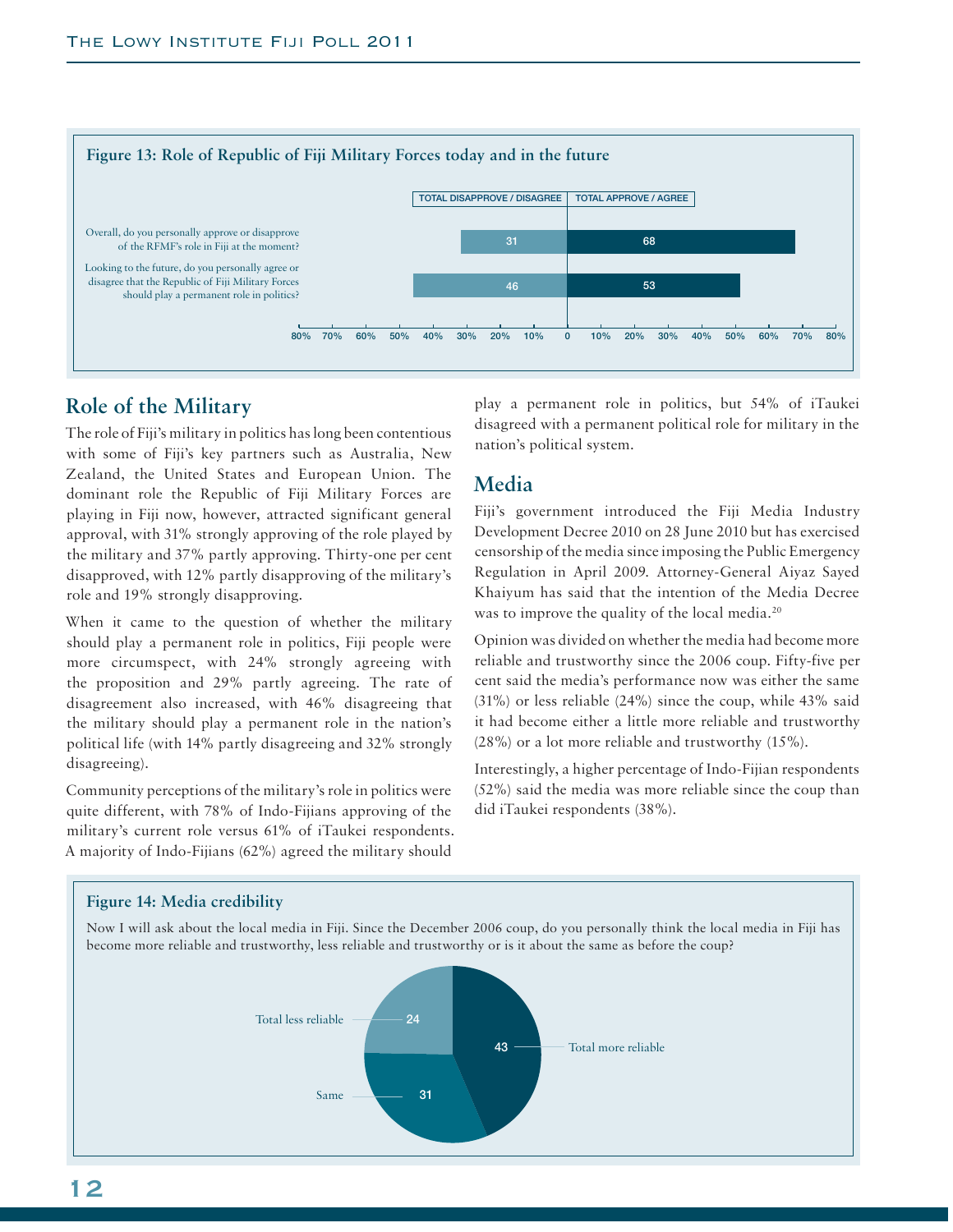## **Human Rights**

Despite the relative ambivalence of respondents towards the proposition that democracy was the most preferable form of government and towards the issue of reliability of the media in an environment of censorship, some basic human rights and tenets of a democratic society resonated in near universal fashion.

Ninety-eight per cent of Fiji people said they either strongly or partly agreed it was important to have the right to freely express oneself; the right to vote in national elections; the right to a free trial; and 96% said they either strongly or partly agreed in the right to a media free from censorship.

### **Figure 15: Importance of human rights**

And now I will ask about the United Nations and human rights. The United Nations has set out a number of human rights that it claims apply to all people throughout the world. I am going to read you a few of these. For each one, please say whether you personally agree or disagree that it is important for you personally here in Fiji. You can choose any of the answers here on this card…



### INTERPRETING FIJI OPINION

The discrepancy between the high number of people who either strongly or partly agreed that core human and democratic rights were important for them personally and the much lower number of people who said democracy was preferable to any other kind of government is difficult to interpret.

If 98% of the Fiji people strongly or partly agree with the right to freely vote in national elections, why do only 53% say democracy is preferable to any other kind of government? Why do 66% of Fiji people say Commodore Bainimarama is doing a very good or good job as Prime Minister when his government has denied the people democratic rights they say are important to them?

The Fiji people may associate democracy with a system of government rather than as a set of processes and rights. This system of government has effectively broken down four times through two military coups led by Colonel Sitiveni Rabuka in 1987, the George Speight-led coup in 2000 and the Bainimarama coup in 2006, and therefore has perhaps been tarnished in the eyes of the Fiji people.

The fact that basic democratic rights such as the right to freely vote in national elections and the right to freely express yourself have so much support, together with the outcome that fewer people agree that the military should play a permanent role in politics than those who approve of the military's current role, suggest the Fiji people do expect that a future government will deliver more democratic rights to the people.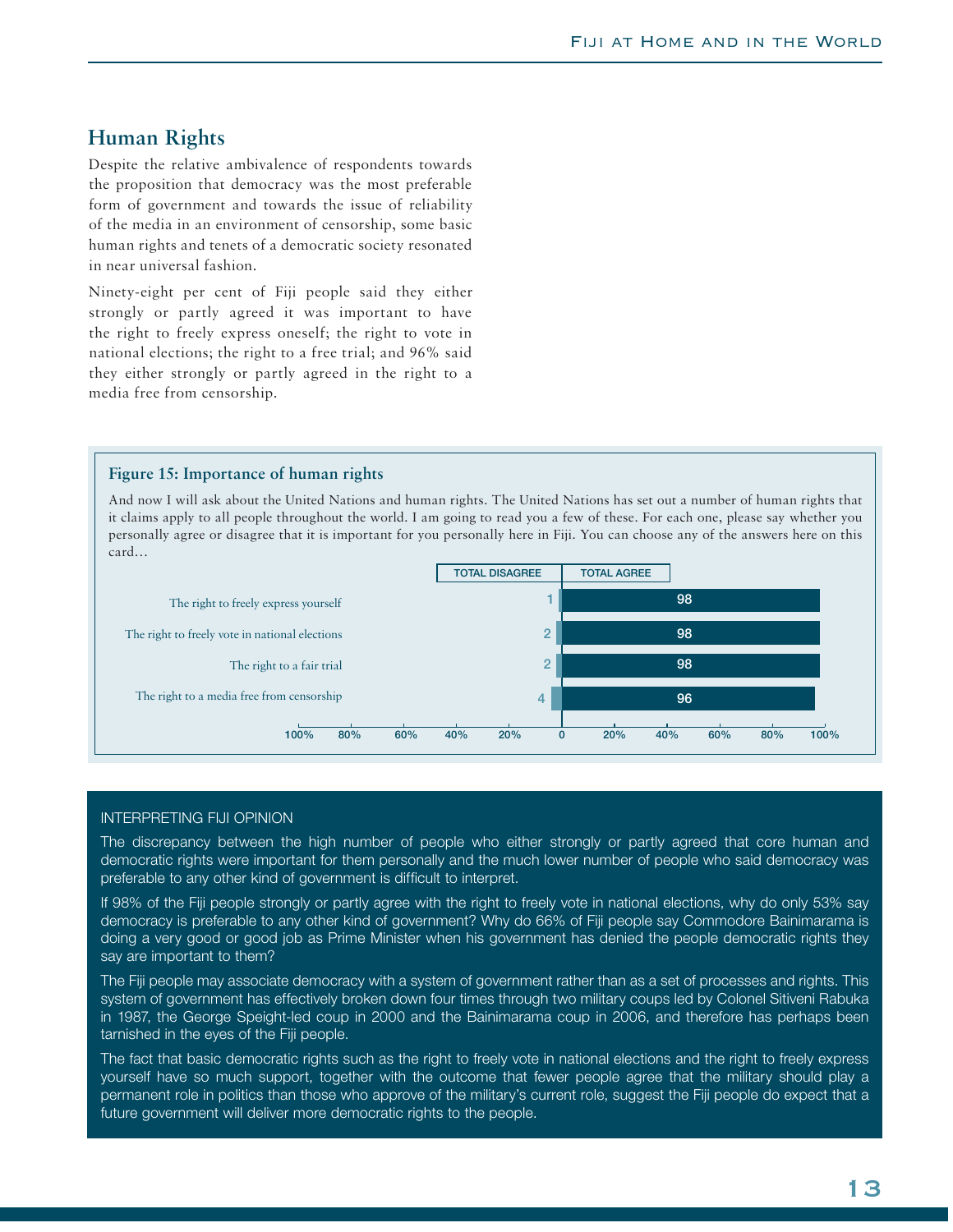# Tables of results

Please note that totals may not add to 100% due to rounding. Each response option has been rounded individually and grouped responses (e.g. those who 'somewhat agree' plus 'strongly agree') have not been rounded at the group level.

Throughout the tables an '\*' represents a response given by less than 0.5% of people.

### FEELINGS TOWARDS OTHER COUNTRIES

**Table 1a:** Please rate your feelings towards some countries, with 100 meaning a very warm, favourable feeling, 0 (zero) meaning a very cold, unfavourable feeling, and 50 meaning not particularly warm or cold. You can use any number from zero to 100: the higher the number the more favourable your feelings are toward that country. If you have no opinion or have never heard of that country, please say so.

| Country                  | Mean rating out of 100 | No opinion/<br>never heard of that country |
|--------------------------|------------------------|--------------------------------------------|
| Australia                | 74                     | $\star$                                    |
| New Zealand              | 72                     | $\Omega$                                   |
| <b>The United States</b> | 72                     | 1                                          |
| The United Kingdom       | 68                     | 1                                          |
| China                    | 64                     | 2                                          |
| India                    | 62                     | 1                                          |
| Japan                    | 63                     | 1                                          |
| Samoa                    | 55                     | 2                                          |
| Tonga                    | 55                     | $\overline{2}$                             |
| Singapore                | 53                     | 1                                          |
| Papua New Guinea         | 52                     | $\overline{2}$                             |
| Vanuatu                  | 52                     | $\overline{2}$                             |
| Solomon Islands          | 50                     | 3                                          |
| Indonesia                | 50                     | 4                                          |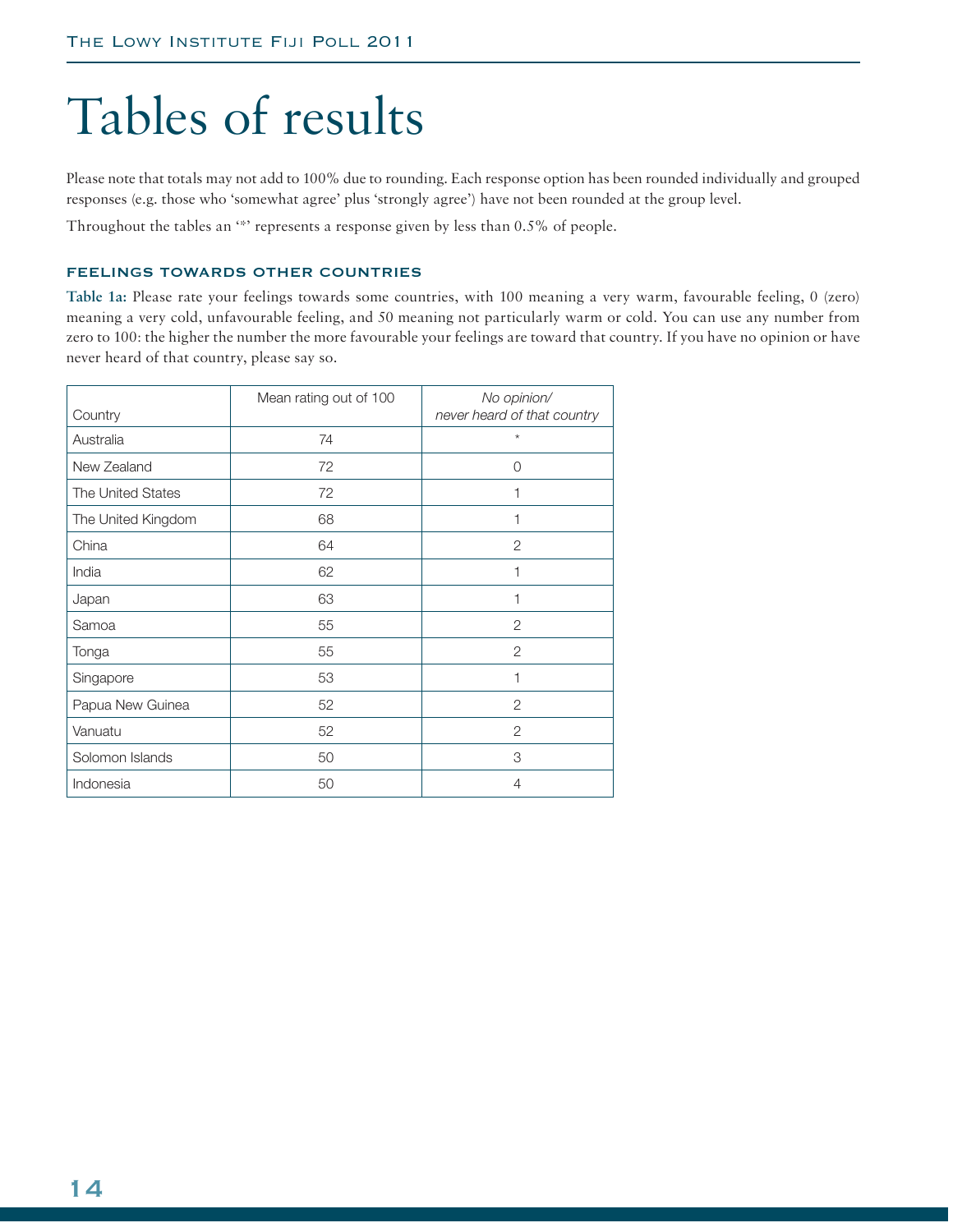### IMPORTANCE OF RELATIONSHIPS

**Table 1b:** Thinking now about the Fiji Government's relations with governments from other countries, do you personally agree or disagree that it is important for the Fiji government to have a good relationship with the governments of each of the following countries…

|                          | Strongly<br>agree | Partly agree | <b>Total agree</b> | Partly<br>disagree | Strongly<br>disagree | <b>Total</b><br>disagree | Don't know/<br>Refused |
|--------------------------|-------------------|--------------|--------------------|--------------------|----------------------|--------------------------|------------------------|
| Australia                | 76%               | 18%          | 94%                | 4%                 | 2%                   | 6%                       | $\star$                |
| New Zealand              | 72%               | 21%          | 93%                | 5%                 | 2%                   | 7%                       | $\star$                |
| <b>The United States</b> | 67%               | 29%          | 96%                | 3%                 | 1%                   | 4%                       | $\star$                |
| The United Kingdom       | 66%               | 30%          | 96%                | 3%                 | 1%                   | 4%                       | 1%                     |
| Japan                    | 62%               | 31%          | 93%                | 5%                 | 1%                   | 6%                       | 1%                     |
| China                    | 60%               | 31%          | 91%                | 6%                 | 2%                   | 8%                       | $\star$                |
| India                    | 58%               | 34%          | 92%                | 6%                 | 2%                   | 8%                       | $\star$                |
| Samoa                    | 56%               | 39%          | 95%                | 3%                 | 1%                   | 4%                       | 1%                     |
| Tonga                    | 54%               | 40%          | 94%                | 5%                 | 1%                   | 6%                       | $\star$                |
| Vanuatu                  | 50%               | 42%          | 92%                | 6%                 | 2%                   | 8%                       | 1%                     |
| Solomon Islands          | 50%               | 42%          | 92%                | 6%                 | 1%                   | 7%                       | 1%                     |
| Papua New Guinea         | 49%               | 43%          | 92%                | 6%                 | 2%                   | 8%                       | 1%                     |
| Singapore                | 46%               | 43%          | 89%                | 9%                 | 2%                   | 11%                      | 1%                     |
| Indonesia                | 44%               | 43%          | 87%                | 9%                 | 3%                   | 12%                      | 1%                     |

### AUSTRALIAN APPROACH

**Table 2a:** Now a few questions about Australia. Please think about the approach the Australian Government has taken towards the current Fiji government in response to the coup in 2006. Do you personally agree or disagree with the approach the Australian Government has taken towards the current Government in Fiji in response to the 2006 coup?

| Strongly agree        | 15% |
|-----------------------|-----|
| Partly agree          | 21% |
| <b>Total agree</b>    | 36% |
| Partly disagree       | 19% |
| Strongly disagree     | 44% |
| <b>Total disagree</b> | 63% |
| Don't know            | 1%  |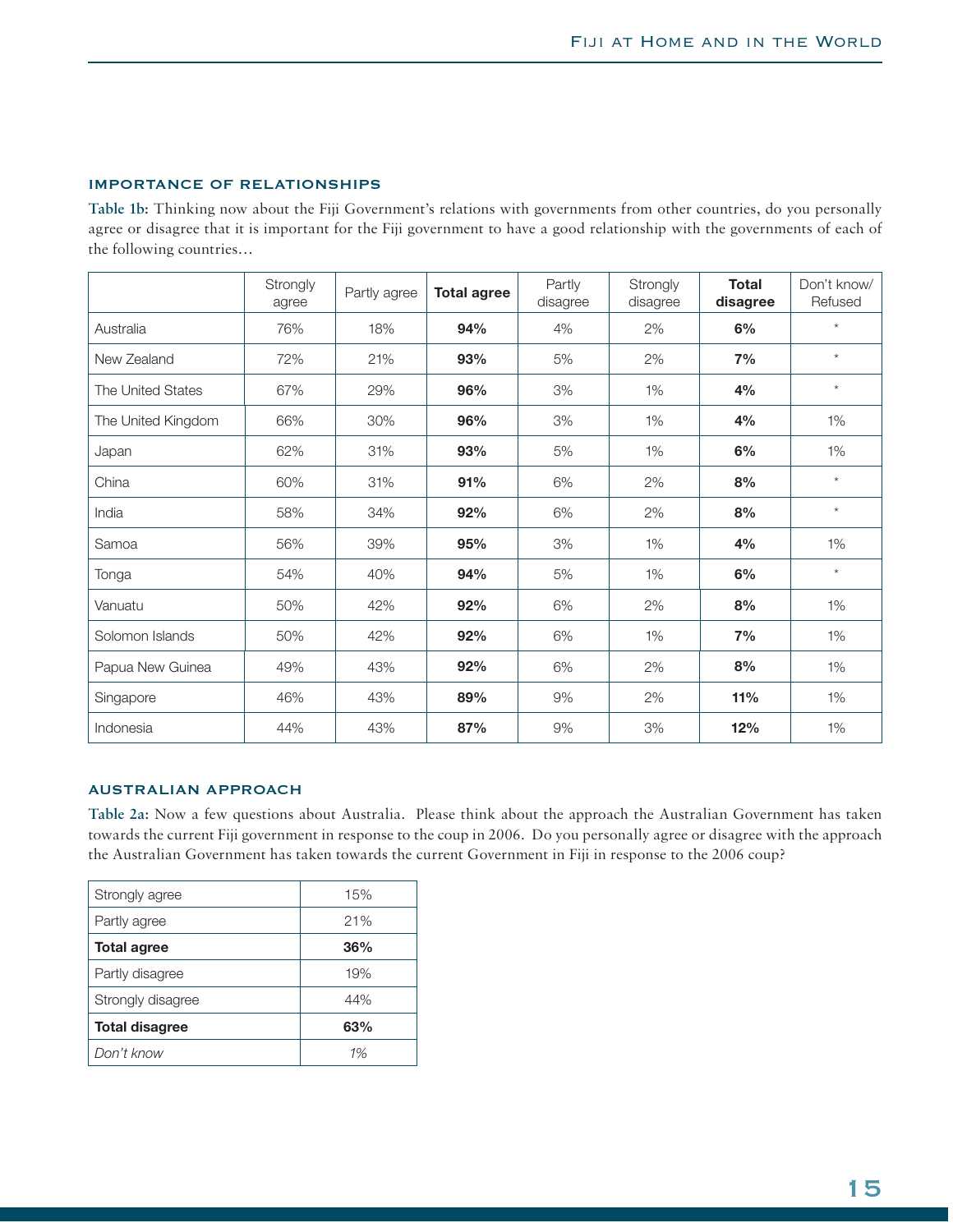### AUSTRALIAN SANCTIONS

**Table 2b:** Following the 2006 coup, the Australian government imposed travel sanctions against members of the Fiji Government and Military and supported the suspension of Fiji from the Commonwealth. Which one of the following approaches do you personally think the Australian government should now take?

| Lift all sanctions and re-establish normal relations | 81% |
|------------------------------------------------------|-----|
| Keep existing travel sanctions                       | 13% |
| Impose more sanctions                                | 5%  |
| Don't know/Refused                                   | 1%  |

### FOREIGN GOVERNMENTS PRESSURE

**Table 3:** I am now going to read out two statements about democracy in Fiji. Please tell me which one you personally agree most with - Foreign countries should try to pressure for democratic elections in Fiji, OR Foreign countries should allow Fiji to sort out its return to democracy on its own.

| Allow Fiji to sort out on its own   | 83% |
|-------------------------------------|-----|
| Try to pressure return to democracy | 16% |
| Don't know/Refused                  | ×   |

### COMMONWEALTH SUSPENSION

**Table 4A:** Now I will ask about Fiji's suspension from the Commonwealth. Do you personally agree or disagree with Fiji's suspension from the Commonwealth?

| Strongly agree        | 9%  |
|-----------------------|-----|
| Partly agree          | 14% |
| <b>Total agree</b>    | 23% |
| Partly disagree       | 19% |
| Strongly disagree     | 57% |
| <b>Total disagree</b> | 76% |
| Don't know            | 1%  |

### COMMONWEALTH GAMES EXCLUSION

**Table 4B:** Do you personally agree or disagree with the decision to exclude Fiji from participation in the Commonwealth Games?

| Strongly agree        | 7%  |
|-----------------------|-----|
| Partly agree          | 10% |
| <b>Total agree</b>    | 17% |
| Partly disagree       | 20% |
| Strongly disagree     | 62% |
| <b>Total disagree</b> | 82% |
| Don't know            | 1%  |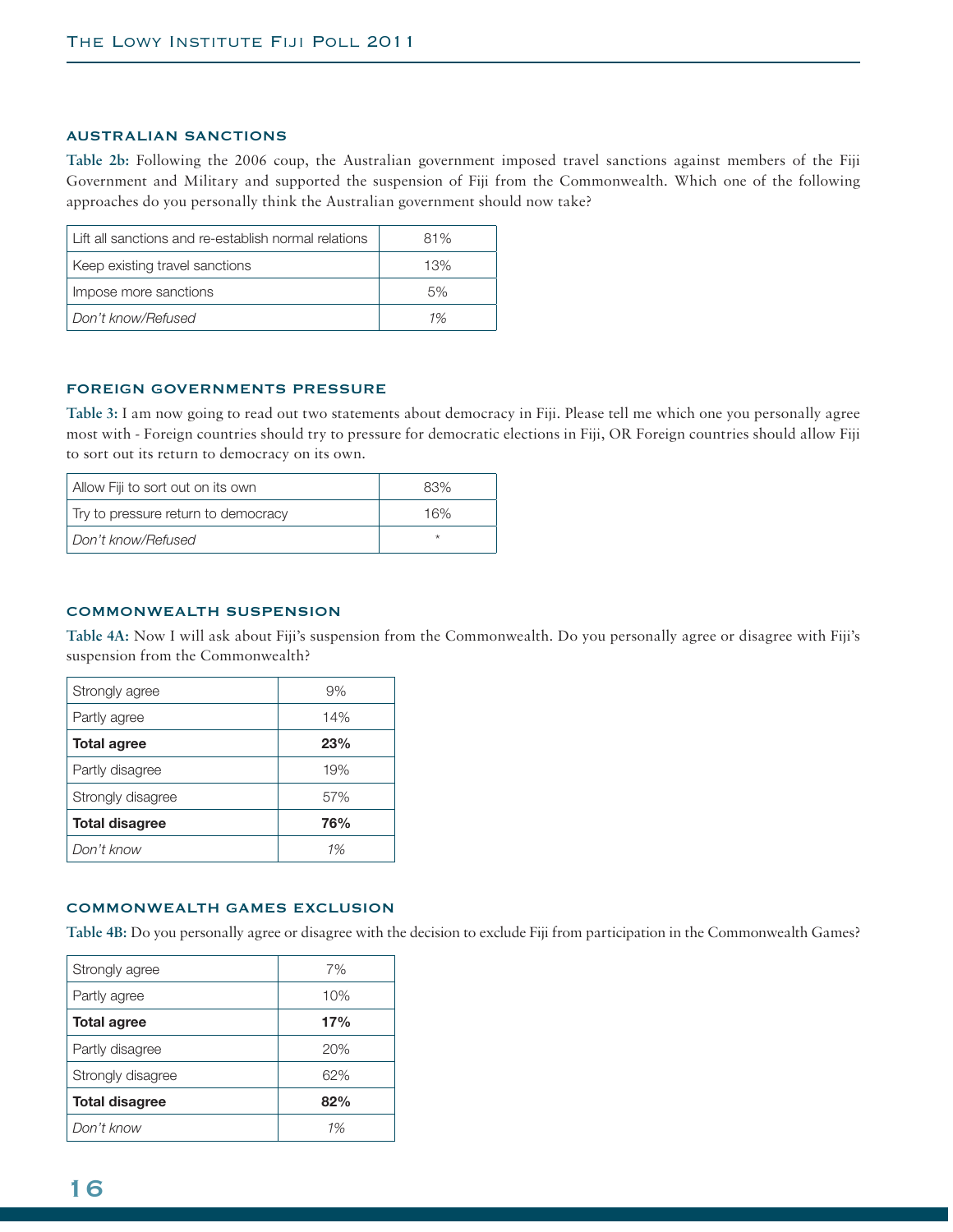### RUGBY WORLD CUP SANCTIONS

**Table 5:** Due to travel sanctions, Fiji's rugby team might miss out on participating in the Rugby World Cup in New Zealand. I am going to read you three statements about this, and please tell me which one you agree with most.

| Fiji needs to accept the travel sanctions; they are a necessary<br>response to the 2006 coup in Fiji                                       | 37% |
|--------------------------------------------------------------------------------------------------------------------------------------------|-----|
| Fiji should try and get around the travel sanctions by lobbying<br>to host Rugby World Cup games involving Fiji outside of New<br>Zealand. | 35% |
| Fiji should protest against the travel sanctions by boycotting the<br>Rugby World Cup altogether                                           | 27% |
| Don't know/Refused                                                                                                                         | 2%  |

### LEADERSHIP ROLE IN PACIFIC NOWADAYS

**Table 6A:** Now I am going to ask about whether Fiji currently plays a leadership in the Pacific. Do you personally agree or disagree that Fiji currently plays a leadership role in the Pacific?

| Strongly agree        | 38% |
|-----------------------|-----|
| Partly agree          | 35% |
| <b>Total agree</b>    | 73% |
| Partly disagree       | 8%  |
| Strongly disagree     | 16% |
| <b>Total disagree</b> | 24% |
| Don't know/Refused    | 2%  |

### LEADERSHIP ROLE COMPARED TO PREVIOUS

**Table 6B:** Thinking back to Fiji's leadership role say 5 years ago, and comparing that to nowadays, would you personally say that Fiji's leadership role in the Pacific is now stronger, weaker or about the same?

| Stronger   | 45% |
|------------|-----|
| Same       | 32% |
| Weaker     | 22% |
| Don't know | 1%  |

### MELANESIAN SPEARHEAD GROUP VS PACIFIC ISLANDS FORUM

**Table 7:** Please think now about regional organisations. Overall, which one do you personally think is more important for Fiji…

| The Melanesian Spearhead Group | 16% |
|--------------------------------|-----|
| Pacific Islands Forum          | 51% |
| Both equally important         | 29% |
| Don't know/Refused             | 3%. |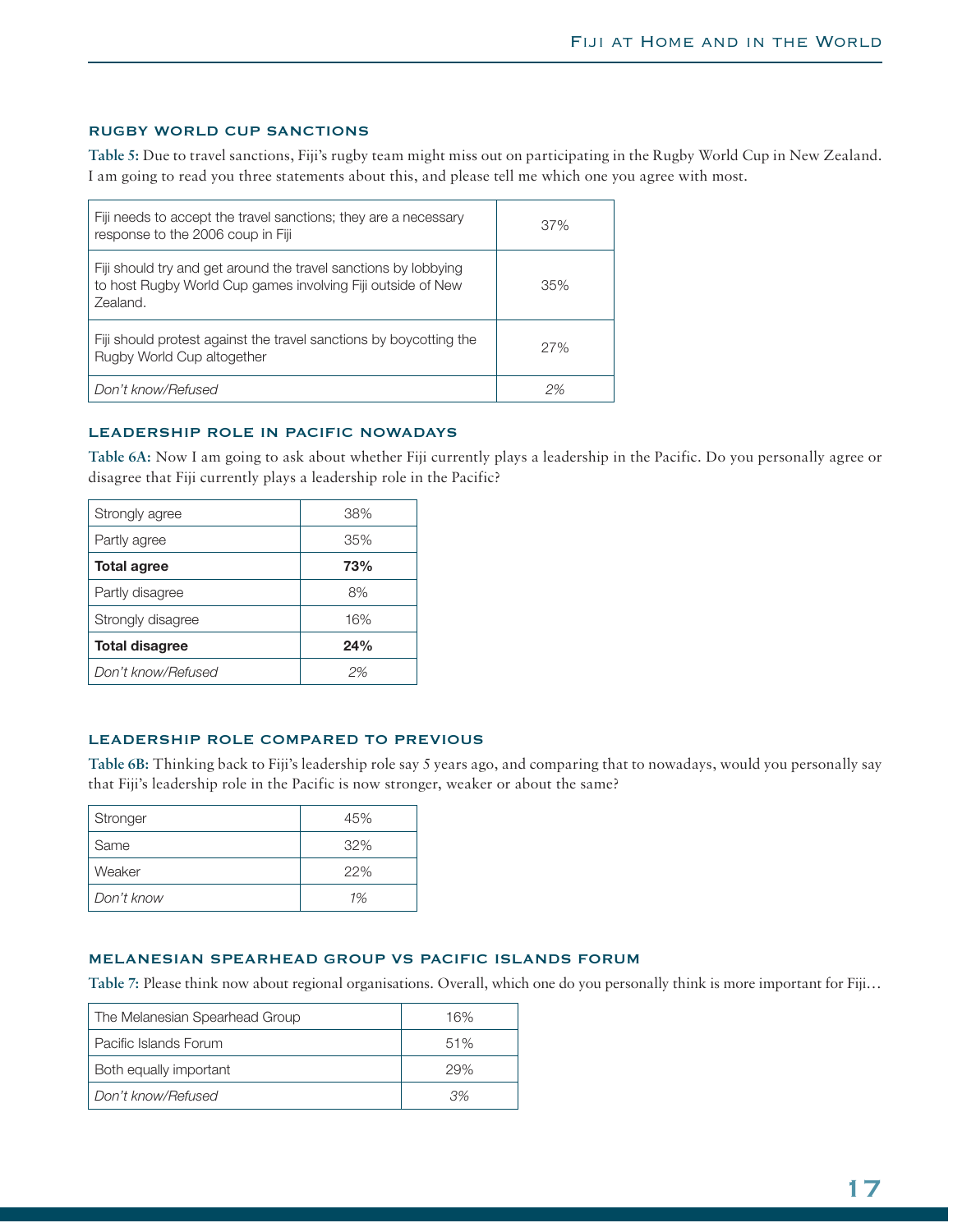### PACIFIC ISLANDS FORUM MEMBERSHIP

**Table 8:** Now just about the Pacific Islands Forum (the Forum). Do you personally think that Australia/New Zealand) should be a member of the Pacific Islands Forum?

|                           | Australia | New Zealand |
|---------------------------|-----------|-------------|
| Yes, should be a member   | 80%       | 76%         |
| No, shouldn't be a member | 19%       | 22%         |
| Don't know/Refused        | 2%        | 2%          |

### PACIFIC ISLANDS FORUM SUSPENSION

**Table 9:** Do you personally agree or disagree with Fiji's suspension from the Pacific Islands Forum?

| Strongly agree        | 9%  |
|-----------------------|-----|
| Partly agree          | 11% |
| <b>Total agree</b>    | 20% |
| Partly disagree       | 20% |
| Strongly disagree     | 59% |
| <b>Total disagree</b> | 79% |
| Don't know/Refused    | 1%  |

### PERFORMANCE OF BAINIMARAMA AS PRIME MINISTER

**Table 10:** Overall, how good a job do you personally think Commodore Voreqe Bainimarama is doing as Prime Minister?

| Very good                | 39% |
|--------------------------|-----|
| Good                     | 27% |
| <b>Total Approval</b>    | 66% |
| Average                  | 25% |
| <b>Fairly Poor</b>       | 5%  |
| Very Poor                | 3%  |
| <b>Total Disapproval</b> | 8%  |
| Don't know/Refused       | 2%  |

### PACIFIC ISLANDS FORUM MEMBERSHIP

**Table 11:** Overall, do you personally think that things in Fiji are going in the right direction or in the wrong direction?

| <b>Right direction</b> | 65% |
|------------------------|-----|
| Wrong direction        | 21% |
| Don't know/Refused     | 13% |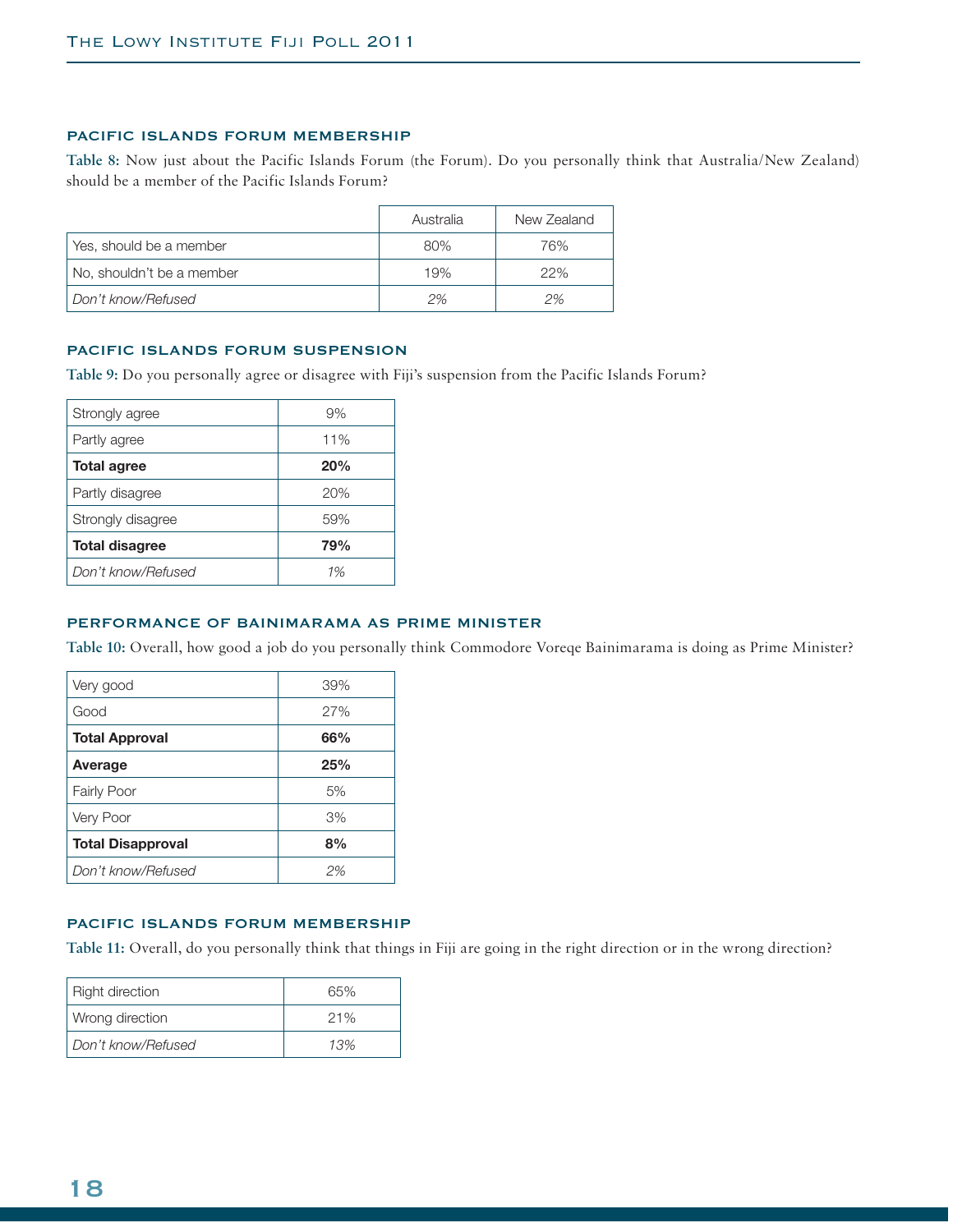### LISTENING

**Table 12:** Please think about how much the current Government listens to the views of people like yourself. Overall, would you personally say the government is doing a very good job, a fairly good job, an average job, a fairly poor job or a very poor job of listening to the views of people like yourself?

| A very good job   | 28%     |
|-------------------|---------|
| A fairly good job | 33%     |
| Total good        | 61%     |
| An average job    | 26%     |
| A fairly poor job | 6%      |
| A very poor job   | 7%      |
| <b>Total poor</b> | 13%     |
| Don't know        | $\star$ |

### GOVERNMENT PERFORMANCE RATINGS - SERVICES

**Table 13:** Please think about how the Government is performing in terms of delivery of services. How good a job do you personally think the Government is doing in terms of delivering services in…

|                    | Education | Transport | Health  |
|--------------------|-----------|-----------|---------|
| A very good job    | 56%       | 43%       | 38%     |
| A fairly good job  | 26%       | 28%       | 31%     |
| <b>Total good</b>  | 82%       | 71%       | 69%     |
| An average job     | 15%       | 21%       | 19%     |
| A fairly poor job  | $1\%$     | 4%        | 6%      |
| A very poor job    | 2%        | 4%        | 5%      |
| <b>Total poor</b>  | 3%        | 8%        | 11%     |
| Don't know/Refused | $\star$   | $\star$   | $\star$ |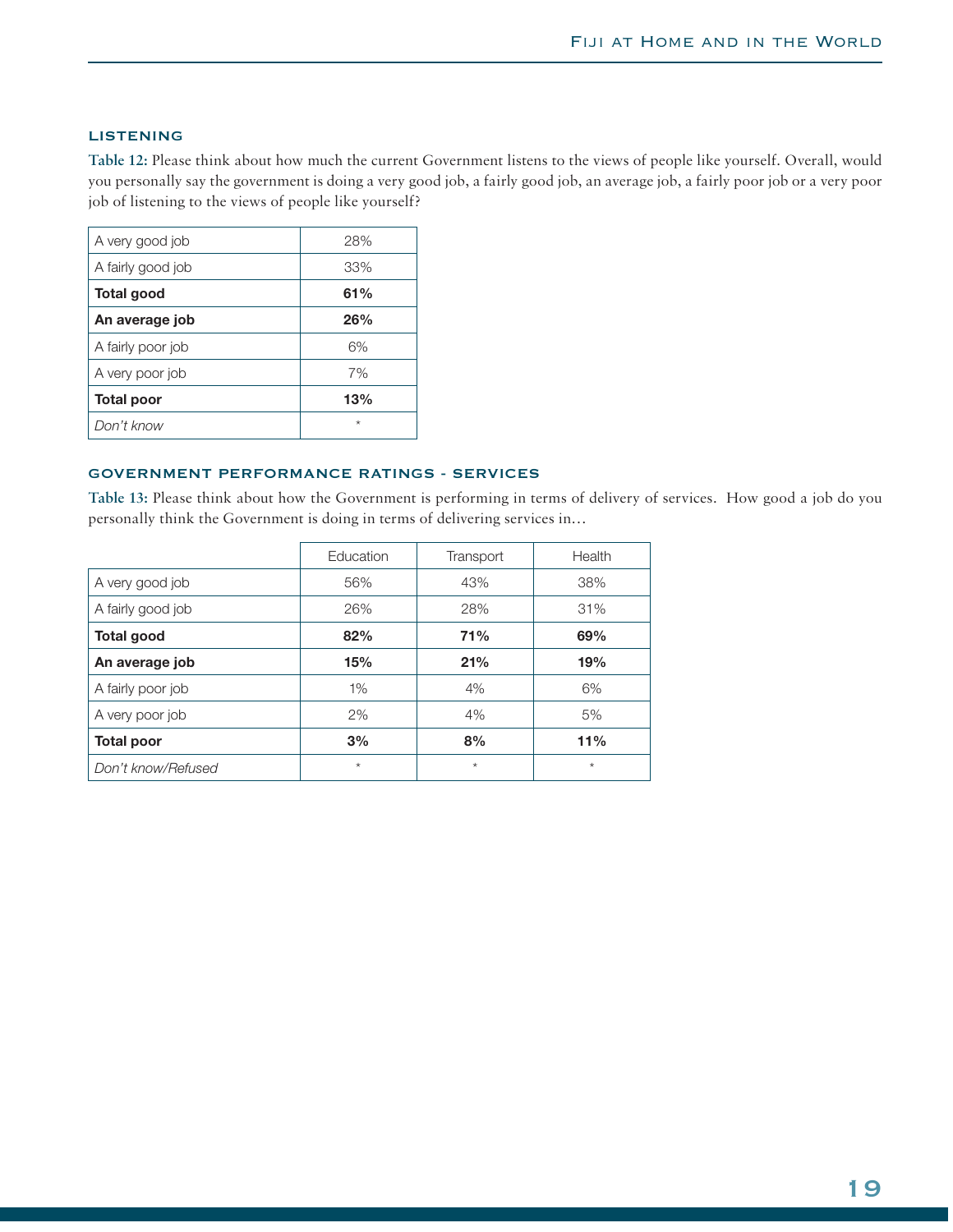### GOVERNMENT PERFORMANCE RATINGS - GENERAL

|                                             | Very good | Fairly<br>good | <b>Total</b><br>good | Average | Fairly poor | Very poor | <b>Total</b><br>poor | Don't Know/<br>Refused |
|---------------------------------------------|-----------|----------------|----------------------|---------|-------------|-----------|----------------------|------------------------|
| Ending racial inequalities<br>and divisions | 34%       | 33%            | 67%                  | 26%     | 4%          | 3%        | 7%                   | $\star$                |
| Improving land<br>ownership laws            | 32%       | 31%            | 63%                  | 23%     | 6%          | 5%        | 11%                  | 2%                     |
| Increasing employment<br>opportunities      | 32%       | 27%            | 59%                  | 24%     | 10%         | 6%        | 16%                  | $\star$                |
| Improving the economy                       | 23%       | 36%            | 59%                  | 28%     | 6%          | 6%        | 12%                  | $\star$                |
| Reducing poverty                            | 23%       | 32%            | 55%                  | 28%     | 9%          | 7%        | 16%                  | 1%                     |
| Preparing to draft a new<br>Constitution    | 18%       | 35%            | 53%                  | 32%     | 6%          | 4%        | 10%                  | 5%                     |
| Making progress<br>towards elections        | 21%       | 31%            | 52%                  | 28%     | 8%          | 8%        | 16%                  | 4%                     |
| Reforming the electoral<br>system           | 18%       | 33%            | 51%                  | 31%     | 8%          | 5%        | 13%                  | 5%                     |

**Table 14:** How would you rate what the Government is doing in terms of working on…

### NEW CONSTITUTION

**Table 15:** The Government has promised to introduce a new constitution by 2013. Thinking about what effect the new constitution will have, please say whether you personally agree or disagree with the following statements…

|                       | Will lead<br>to a better<br>democracy in Fiji | Will end racial<br>inequalities and<br>divisions in Fiji | Will end the coup<br>culture in Fiji |
|-----------------------|-----------------------------------------------|----------------------------------------------------------|--------------------------------------|
| Strongly agree        | 44%                                           | 40%                                                      | 36%                                  |
| Partly agree          | 39%                                           | 37%                                                      | 34%                                  |
| <b>Total agree</b>    | 83%                                           | 77%                                                      | 70%                                  |
| Partly disagree       | 7%                                            | 11%                                                      | 13%                                  |
| Strongly disagree     | 4%                                            | 7%                                                       | 10%                                  |
| <b>Total disagree</b> | 11%                                           | 18%                                                      | 23%                                  |
| Don't know/Refused    | 5%                                            | 6%                                                       | 6%                                   |

### **DEMOCRACY**

Table 16: I am now going to read you three statements about democracy. Please say which <u>one</u> of the three statements comes closest to your own personal views about democracy.

| Preferable to any other kind of government                       | 53% |
|------------------------------------------------------------------|-----|
| Non-democratic government preferable under<br>some circumstances | 25% |
| Doesn't matter to someone like me                                | 21% |
| Don't know/Refused                                               | 1%  |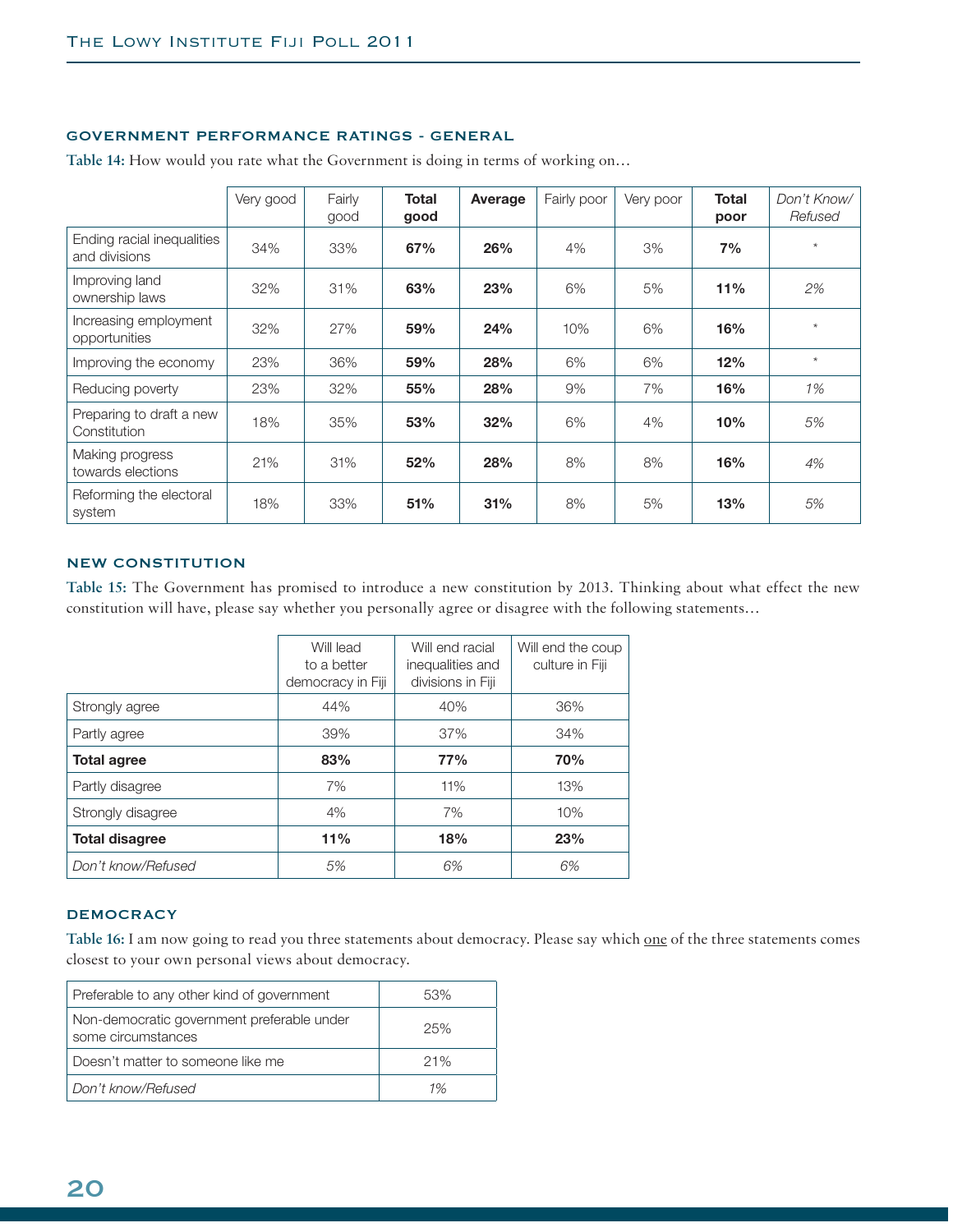### ROLE OF CHURCH IN FUTURE POLITICS

**Table 17:** Do you personally think that the Church and other religious organisations should be involved a lot, a little or not at all in politics?

| A lot              | 14%     |
|--------------------|---------|
| A little           | 20%     |
| Not at all         | 66%     |
| Don't know/Refused | $\star$ |

### ROLE OF REPUBLIC OF FIJI MILITARY FORCES

**Table 18A:** And thinking about the Republic of Fiji Military Forces and the role it plays in Fiji at the moment. Overall, do you personally approve or disapprove of the RFMF's role in Fiji at the moment?

| Strongly approve        | 31% |
|-------------------------|-----|
| Partly approve          | 37% |
| <b>Total approve</b>    | 68% |
| Partly disapprove       | 12% |
| Strongly disapprove     | 19% |
| <b>Total disapprove</b> | 31% |
| Don't know/Refused      | 1%  |

### ROLE OF RFMF IN FUTURE POLITICS

**Table 18B:** Still looking to the future, do you personally agree or disagree that the Republic of Fiji Military Forces should play a permanent role in politics?

| Strongly agree        | 24% |
|-----------------------|-----|
| Partly agree          | 29% |
| <b>Total agree</b>    | 53% |
| Partly disagree       | 14% |
| Strongly disagree     | 32% |
| <b>Total disagree</b> | 46% |
| Don't know/Refused    | 1%  |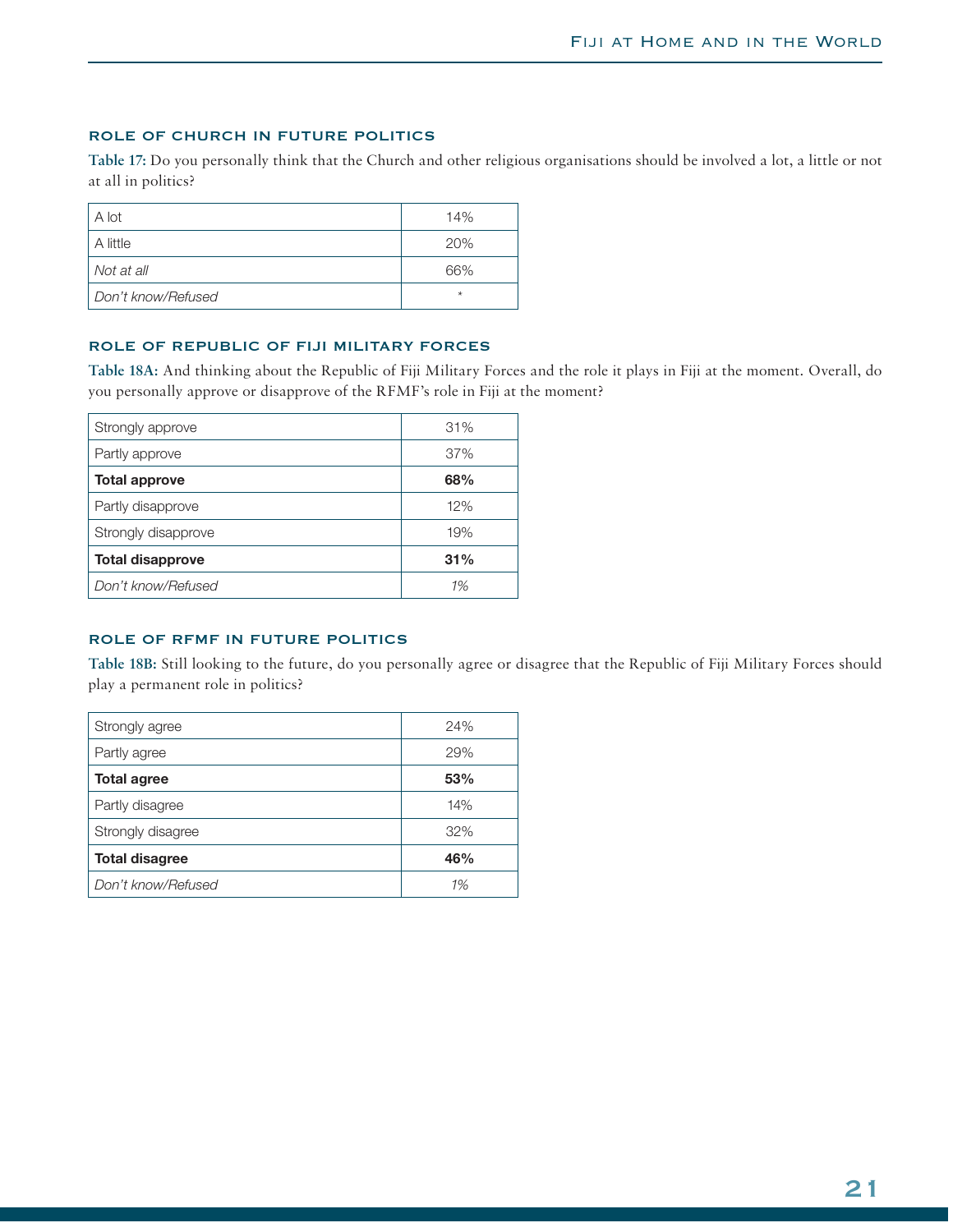### MEDIA CREDIBILITY

**Table 19:** Now I will ask about the local media in Fiji. Since the December 2006 coup, do you personally think the local media in Fiji has become more reliable and trustworthy, less reliable and trustworthy or is it about the same as before the coup?

| A lot more reliable and trustworthy    | 15% |
|----------------------------------------|-----|
| A little more reliable and trustworthy | 28% |
| Total more reliable                    | 43% |
| Same                                   | 31% |
| A little less reliable and trustworthy | 16% |
| A lot less reliable and trustworthy    | 8%  |
| <b>Total less reliable</b>             | 24% |
| Don't know/Refused                     | 1%  |

### IMPORTANCE OF HUMAN RIGHTS

**Table 20:** And now I will ask about the United Nations and human rights. The United Nations has set out a number of human rights that it claims apply to all people throughout the world. I am going to read you a few of these. For each one, please say whether you personally agree or disagree that it is important for you personally here in Fiji. You can choose any of the answers here on this card…

|                                   | The right to freely<br>express yourself | The right to freely<br>vote in national<br>elections | The right to a fair<br>trial | The right to a<br>media free from<br>censorship |
|-----------------------------------|-----------------------------------------|------------------------------------------------------|------------------------------|-------------------------------------------------|
| Strongly agree it is important    | 85%                                     | 87%                                                  | 85%                          | 70%                                             |
| Partly agree it is important      | 13%                                     | 11%                                                  | 13%                          | 26%                                             |
| <b>Total agree</b>                | 98%                                     | 98%                                                  | 98%                          | 96%                                             |
| Partly disagree it is important   | 1%                                      | 2%                                                   | 1%                           | 3%                                              |
| Strongly disagree it is important | $\overline{\phantom{0}}$                |                                                      | 1%                           | 1%                                              |
| <b>Total disagree</b>             | 1%                                      | 2%                                                   | 2%                           | 4%                                              |
| Don't know/Refused                | $\star$                                 | $\star$                                              | $\star$                      | $\ast$                                          |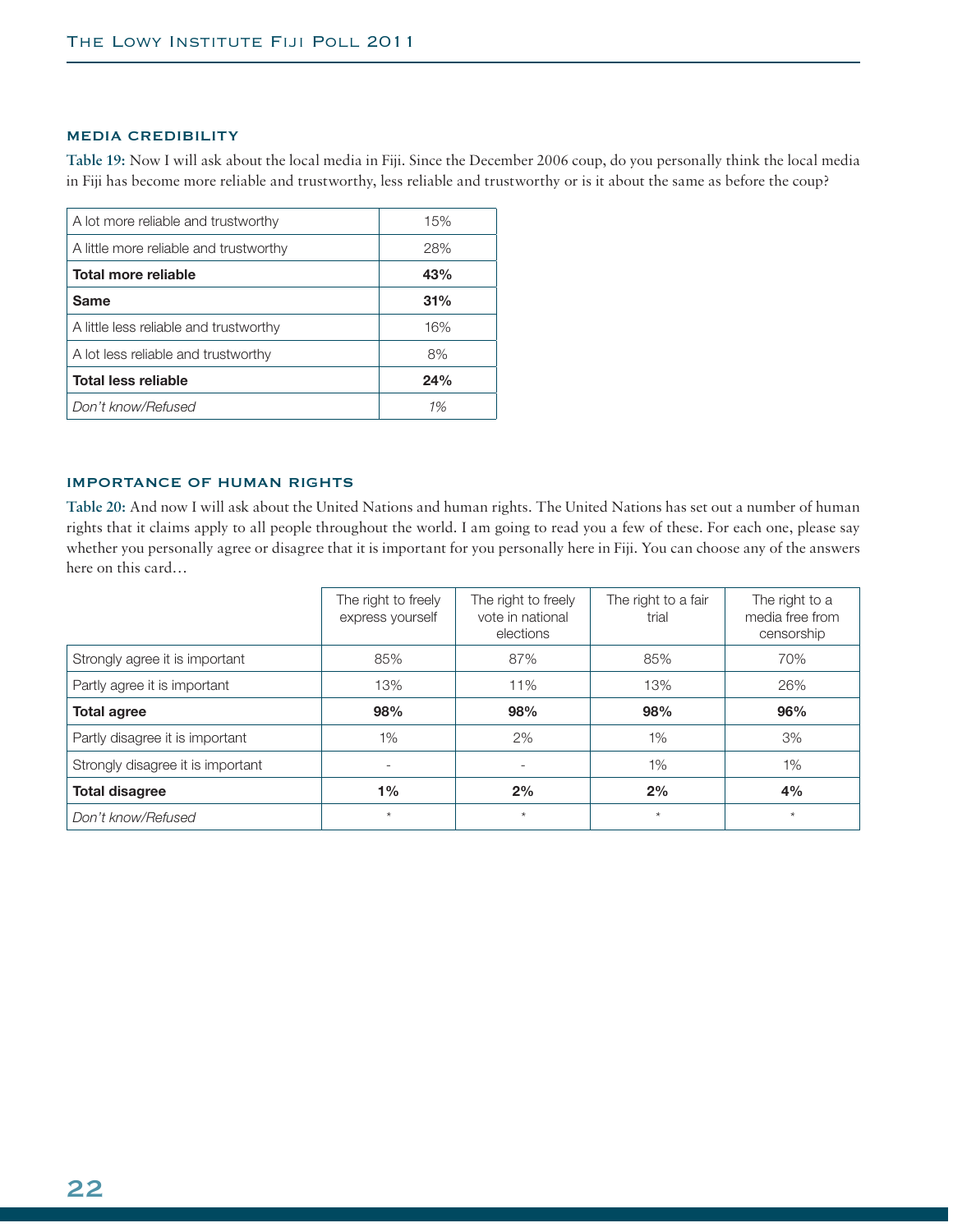## **Acknowledgements**

The Lowy Institute Fiji Poll was conducted in Fiji between 19 and 21 August 2011. The Lowy Institute Fiji Poll is overseen by the Institute's Executive Director, Dr Michael Wesley and was managed by Myer Foundation Melanesia Program Director Jenny Hayward-Jones, with the advice of Director of Polling Fergus Hanson and Research Consultant Sol Lebovic.

The survey was funded by the Myer Foundation Melanesia Program and a private donation from Mark Johnson AO.

The fieldwork was conducted by Tebbutt Research. Quality control, data entry, data processing and advice were provided by Tebbutt Research (Caz Tebbutt, Managing Director, Tim Wilson, General Manager Fiji and Viema Rokovu, Field Manager).

# **Methodology**

A quantitative approach was employed, with a questionnaire length of 10-15 minutes. All interviews were conducted face-to-face and door-to-door (n=1032), with one respondent aged 18+ per household. A portion of the interviews were conducted either partially or entirely in the vernacular (Fijian or Fiji Hindi), with the remainder in English. Fieldwork was conducted by the Tebbutt Research field team in accordance with global best practice, specifically the ESOMAR standard. Team leaders observed a minimum 10% of interviews in field.

The sample frame consisted of the major urban and peri-urban areas of Viti Levu (the main island of Fiji), covering Greater Suva (Lami, Suva, Nasinu, and Nausori), and the western division (Nadi, Lautoka, and Ba). The sample was stratified by ethnicity (iTaukei, Indo-Fijian, and other ethnicities), gender, age, and location. Start points were selected at random, and respondents were selected at random from within the household, to quota. Data was post-weighted to the Fiji Bureau of Statistics population estimates (based on the 2006 census). A truly random survey of the sampled population with this sample size, surveyed with 100% response rate, would produce results with a maximum ±3.04% margin of error at 95% confidence level.

# **Notes**

- 1 Fergus Hanson, *The Lowy Institute Poll 2009: Australia and the world - public opinion and foreign policy*. Sydney, Lowy Institute for International Policy, 2009.
- 2 Fiji Islands Bureau of Statistics, *Overseas merchandise trade statistics*, 2011.
- 3 Department of Foreign Affairs and Trade. *Fiji: Country Brief*. 2011: http://www.dfat.gov.au/geo/fiji/fiji\_brief.html.
- 4 Department of Foreign Affairs and Trade, *Australia's autonomous sanctions: Fiji*.
- 5 Fergus Hanson, *The Lowy Institute Poll 2010: Australia and the world - public opinion and foreign policy*. Sydney, Lowy Institute for International Policy, 2010.
- 6 ABC News, Free speech nothing but trouble: Bainimarama. (2009).
- 7 Commonwealth Secretariat, Fiji suspended from the Commonwealth. 1 September 2009.
- 8 Australia Network News, Bainimarama criticises Fiji's ban from Pacific forum. (3 August 2010).
- 9 Pacific Islands Forum Secretariat, Forum Chair on suspension of Fiji military regime from PIF. (2 May 2009).
- 10 Michael Field, Fijian rugby soldier granted visa for World Cup. (Stuff.co.nz, 19 August 2011).
- <sup>11</sup> Radio New Zealand International, New Zealand suspends travel ban for Fiji rugby player. (20 August 2011).
- <sup>12</sup> Data provided by Tebbutt Research.
- <sup>13</sup> Data provided by Tebbutt Research.
- 14 Voreqe Bainimarama. A strategic framework for change. http://www.radioaustralia.net.au/pacbeat/stories/200907/ s2613470.htm, 1 July 2009 2009.
- 15 World Bank, *East Asia and Pacific Economic Update 2011: Securing the present, shaping the future*. World Bank, 2011.
- $16$  Ibid.
- 17 Fjii Times, 45% of people in poverty. *The Fiji Times Online*, 21 April 2010.
- 18 Bainimarama. A strategic framework for change.
- 19 Radio New Zealand International, Fiji regime declares travel ban for Methodist leaders. (26 August 2011).
- 20 Fiji Broadcasting Commission, Fiji media decree now in force. (28 June 2010).